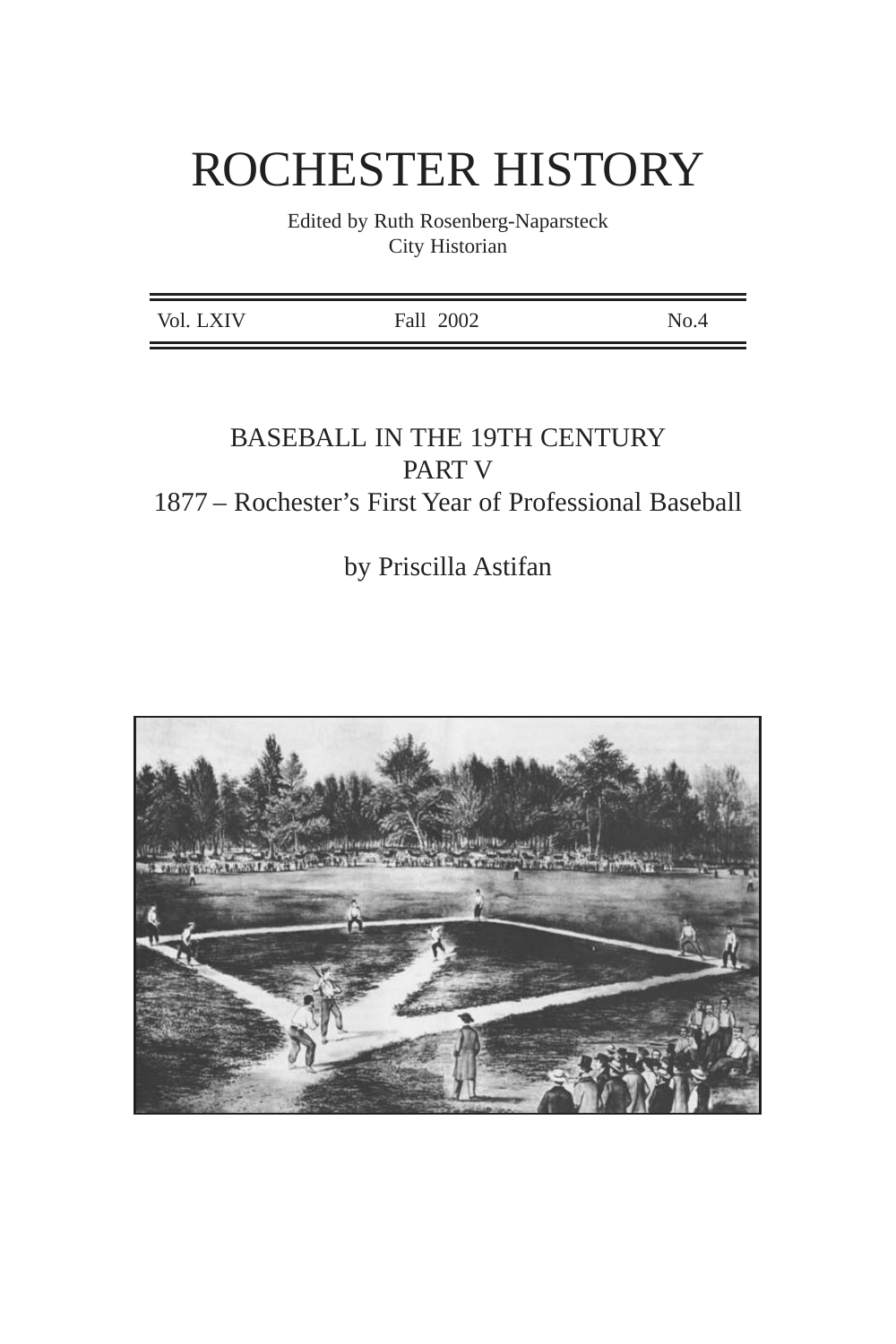

Above: Knotholes and rooftops were at a premium when the Baseball Owners built fences around the fields to increase sales of tickets. *From files of the author.*

Cover photo: Before stadiums were built players held games in squares, parks and meadows. The game became very popular after the Civil War.

ROCHESTER HISTORY, published quarterly by Rochester Public Library. Address correspondence to City Historian, Rochester Public Library, 115 South Avenue, Rochester, NY 14604. Visit ROCHESTER HISTORY online at www.libraryweb.org

Subscriptions to the quarterly Rochester History are \$8.00 per year by mail. Foreign subscriptions \$12.00 per year, \$4.00 per copy back issue.

PRESSTEK-4 © ROCHESTER PUBLIC LIBRARY 2002 US ISSN 0035-7413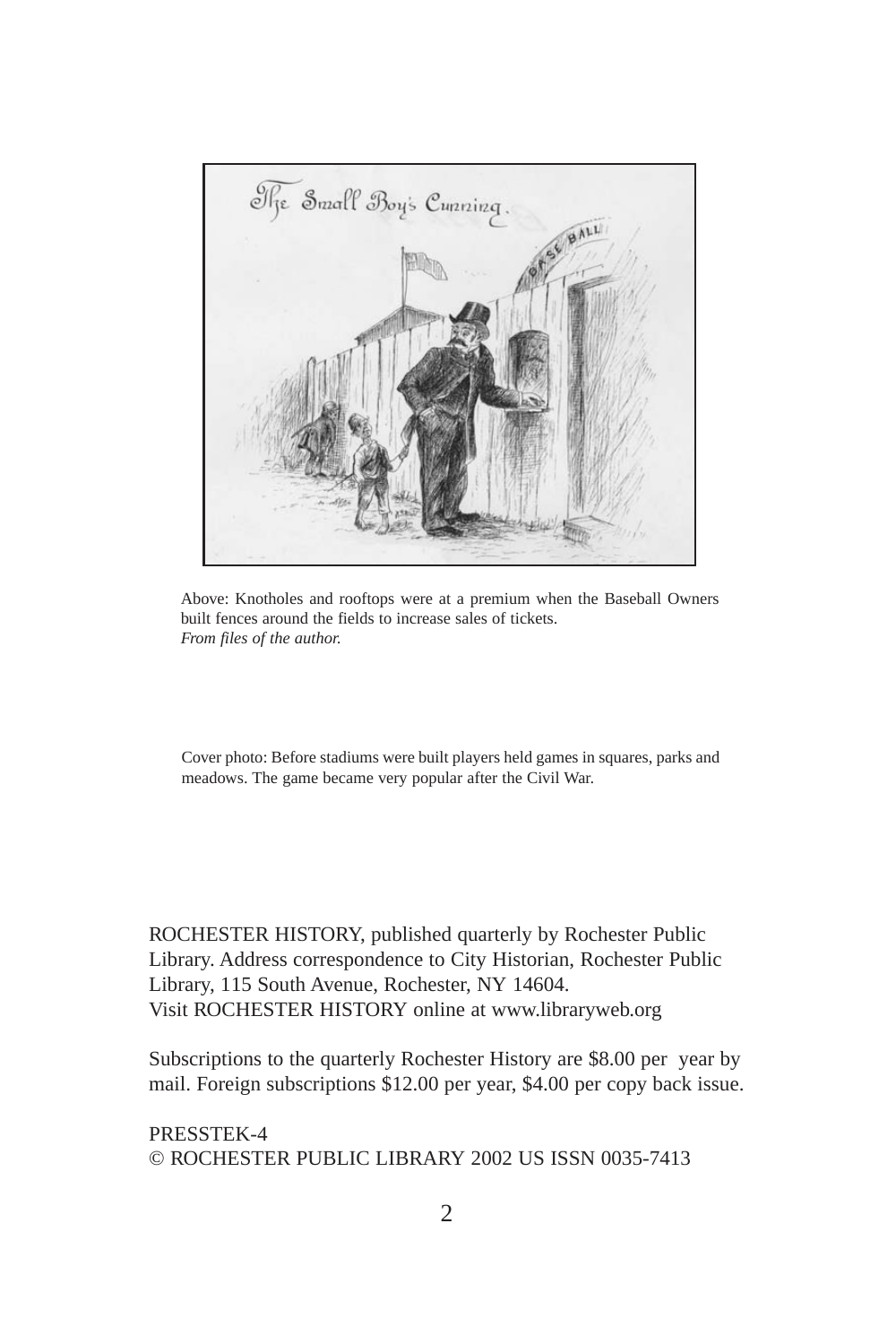# **1877 Rochester's First Year of Professional Baseball**

uring the winter of 1877, plans made the previous fall were turned **into action** the winter of 1877, plans made the previous fall were turned into action to ensure that Rochester would have its first season of professional baseball. On February 19, George Brackett, who had organized the Syracuse Stars and was hired to manage the new Rochester club, arrived in Rochester from Lynn, Massachusetts.

At the same time, delegates from Rochester were participating in larger baseball plans. On February 20, Ned Pond was among baseball men from a number of U.S. and Canadian cities who met at Pittsburgh, Pennsylvania to form the International Association of Professional Base Ball Players, an opportunity for the many clubs that were not invited to join the National League. Although the International Association never enjoyed the same status as the National League, it became a formidable foe for League teams.

With only a few minor alterations, the International Association adopted the constitution and by-laws of the National League. Elected officials included Ned Pond, who served as an officer on the Judiciary Committee. Unlike the National League, which had invited only a few pre-selected clubs to join, the International Association was open to any club willing the pay the \$10 entry fee, plus an additional \$15 if they wished to compete for the International Association championship. Admission fees for Association contests were set at 25 cents. Visiting clubs were guaranteed seventy-five dollars, plus half of the gate receipts when they exceeded that amount.

Less than three weeks later, on March l4, members and friends of the Rochester Base Ball Association met at the Brackett House to finalize preparations. A salaried team was nearly hired, and they formed committees to draw up by-laws, sell stock subscriptions, select uniforms, and choose and prepare grounds and arrange for them to be properly enclosed and graded. There was every reason to believe that in the year 1877 Rochester would have a team it could boast of.

On March 24, players and their prospective starting positions were announced in the Rochester *Democrat and Chronicle*. Ned Pond, who played with the amateur Rochesters in 1876, was the only Rochester native. The others had previously played for a variety of professional or semi-professional clubs in Massachusetts, Rhode Island, Columbus, Ohio; Memphis, Tennessee; and Auburn and Syracuse, New York. The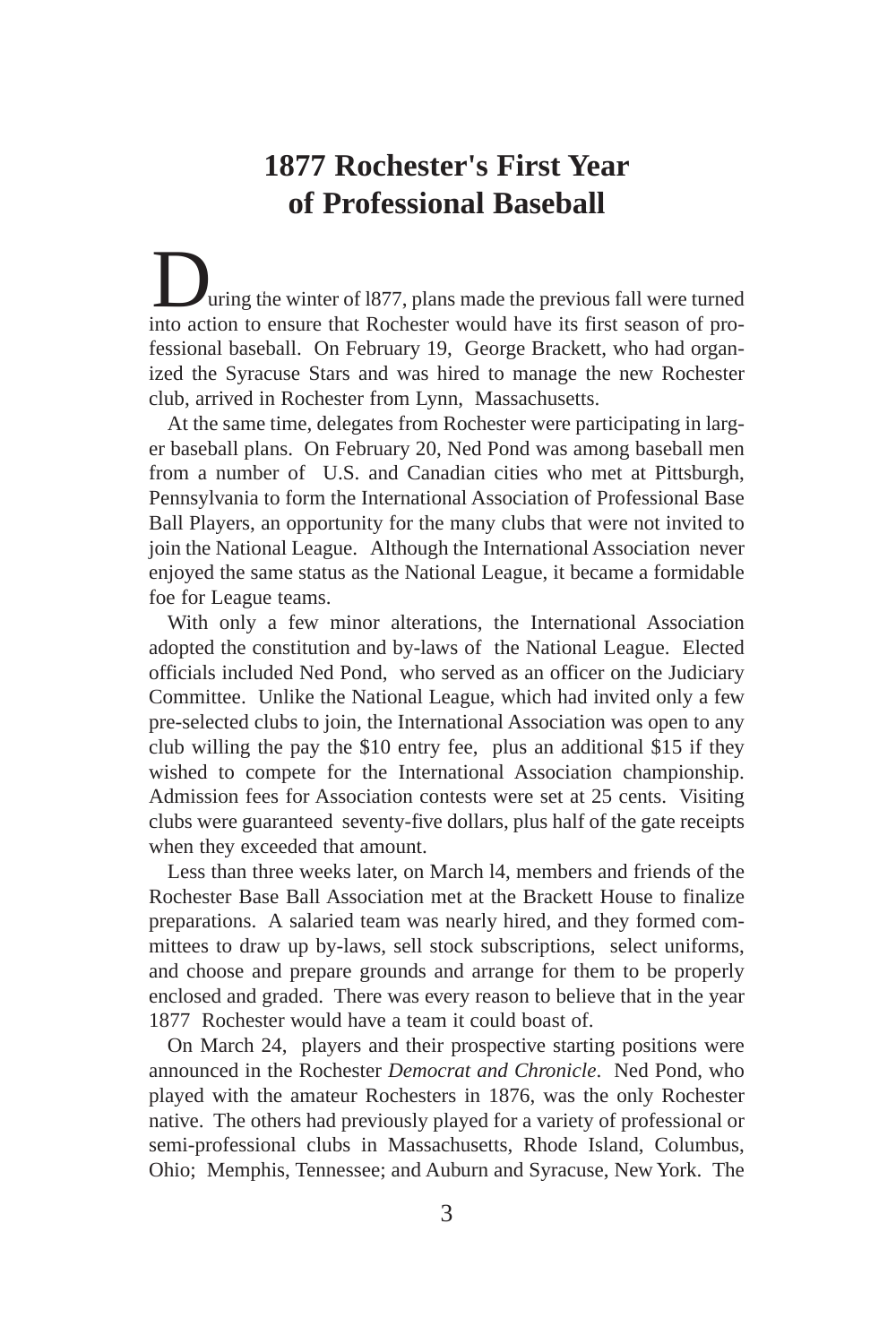players began to arrive the first week in April, and they practiced daily in the arsenal(now Geva Theatre) until the weather permitted outdoor exercise at the High Street, House of Refuge, or University of Rochester grounds until a permanent field was completed.

On March 26, the *Democrat* announced that the officers of the Rochester Base Ball Association had selected a stadium site at the corner of Union and Scio Streets. Convenient to the street car line, it consisted of vacant land formerly used for the traveling circus and other events. Stands for spectators and other appropriate accommodations would be constructed and ready when the season formally opened on May 1.

| <b>PLAYER NAME</b> | <b>HEIGHT</b>                                 | WEIGHT          |
|--------------------|-----------------------------------------------|-----------------|
| <b>Brady</b>       | 6' (illegilble)                               | 165             |
|                    | 5'10'1/2''                                    | 172             |
| Luff <sup></sup>   | 5'11"                                         | 175             |
| Shattuck           | $5'6$ 1/2"                                    | $158$ (approx.) |
| Pond               | 5'11                                          | 178             |
| Tipper             | 5'51/2"                                       | 148             |
| Madden             | $5'6 \overline{1/2''}$                        | 150             |
| Caskin             | $\frac{1}{2}$ ; $\frac{1}{2}$ ; $\frac{1}{2}$ | 154             |
| Butler             | 5'9                                           | 155             |
| Purroy             | 5'10''                                        | $164$ (approx.) |

**Starting Rochesters' Heights and Weights**

On April 19, 1877, The Union and Advertiser published the height and weight statistics of the starting lineup of the Rochesters

Enthusiasm continued to build. Manager Brackett patiently answered many questions from the public and large crowds gathered daily to watch the Rochesters practice and to offer some amusing speculations. On the sunny and pleasant Sunday afternoon of April 30, l877, hundreds who wished to take a "somber religious stroll,'' walked out to view the new base ball grounds. The following day the team wore their newly acquired uniforms to oppose the l876 Rochesters at a practice game. The uniforms were made of white flannel trimmed in blue with "Rochester" embroidered across the breast. Players, who were responsible for their upkeep, were cautioned to keep them clean. Included were belts, russet shoes and matching caps.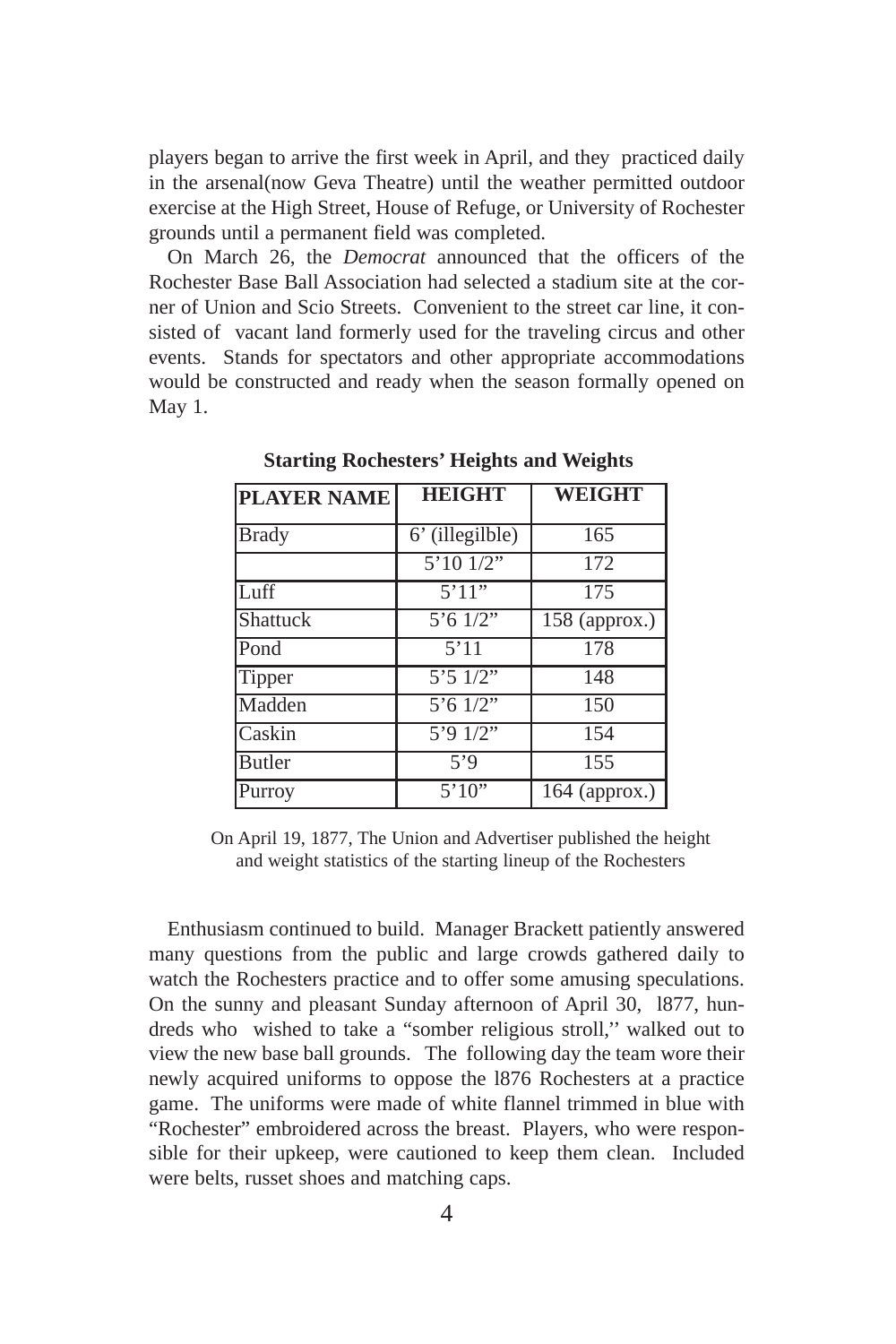A tentative schedule for the beginning of the season was announced by manager Brackett. The Rochesters would compete for the International Association championship with four other U.S. teams: the Alleghenies of Pittsburgh, Pennsylvania; the Buckeyes of Columbus, Ohio; the Live Oak of Lynn, Massachusetts; the Manchesters of Manchester, New Hampshire; and two Canadian teams, the Maple Leafs of Guelph, Ontario, and the Tecumsehs of London, Ontario. But competition also included an amusing mix of exhibition games with National League teams, clubs from the League Alliance, which was a small satellite affiliate of the National League, and several independent local or regional clubs.

The inaugural game of professional Rochester baseball at the city's first permanent ball park took place on the afternoon of Thursday, May 3, 1877 against the National League Hartfords of Brooklyn.<sup>1</sup> The *Democrat* and the Rochester *Union and Advertiser* justified the 6-1 loss as the result of nervous and over-anxious players trying to prove themselves to the public during their first outside game against a more experienced team. The Rochester *Evening Express*, whose reporters noted weaknesses similar to the l876 amateur team, took a more critical approach and suggested some position changes. The managers and shareholders of the Rochester Base Ball Association, who had regular salaries to pay, and other regular expenses to meet, were more concerned about the significant shortfall in gate receipts. Only about half of the two thousand spectators who watched the game had actually paid to see it. The other half managed to avoid the twenty-five cent fee by posting themselves in surrounding tree branches, on the rooftops of nearby houses or barns; anything that would elevate them high enough above the surrounding fence for a favorable view of the game.These nonpaying "deadbeats" created a serious shortfall in needed revenues.

By the time the Rochesters enjoyed their first victory when they beat the Crickets of Binghamton on May 9, the "dead beat" problem had been partially solved. The City Fire Marshall and Wooden Building Commissioner were enlisted to declare the large rooftop gatherings unsafe. A few enterprising individuals still managed to rent out rooftop space at five or ten cents per person, but the practice was largely eliminated. Income was also improved by extending the height of the surrounding fence and enclosing open lots west of the grounds so that wagons and horse buses or carryalls, could no longer park there to give their occupants a free view.

Stadium improvements included an additional grand stand to accommodate more ladies and reporters and scorers above the east side catcher's fence. Each reporter had a wire fence built around his head to ward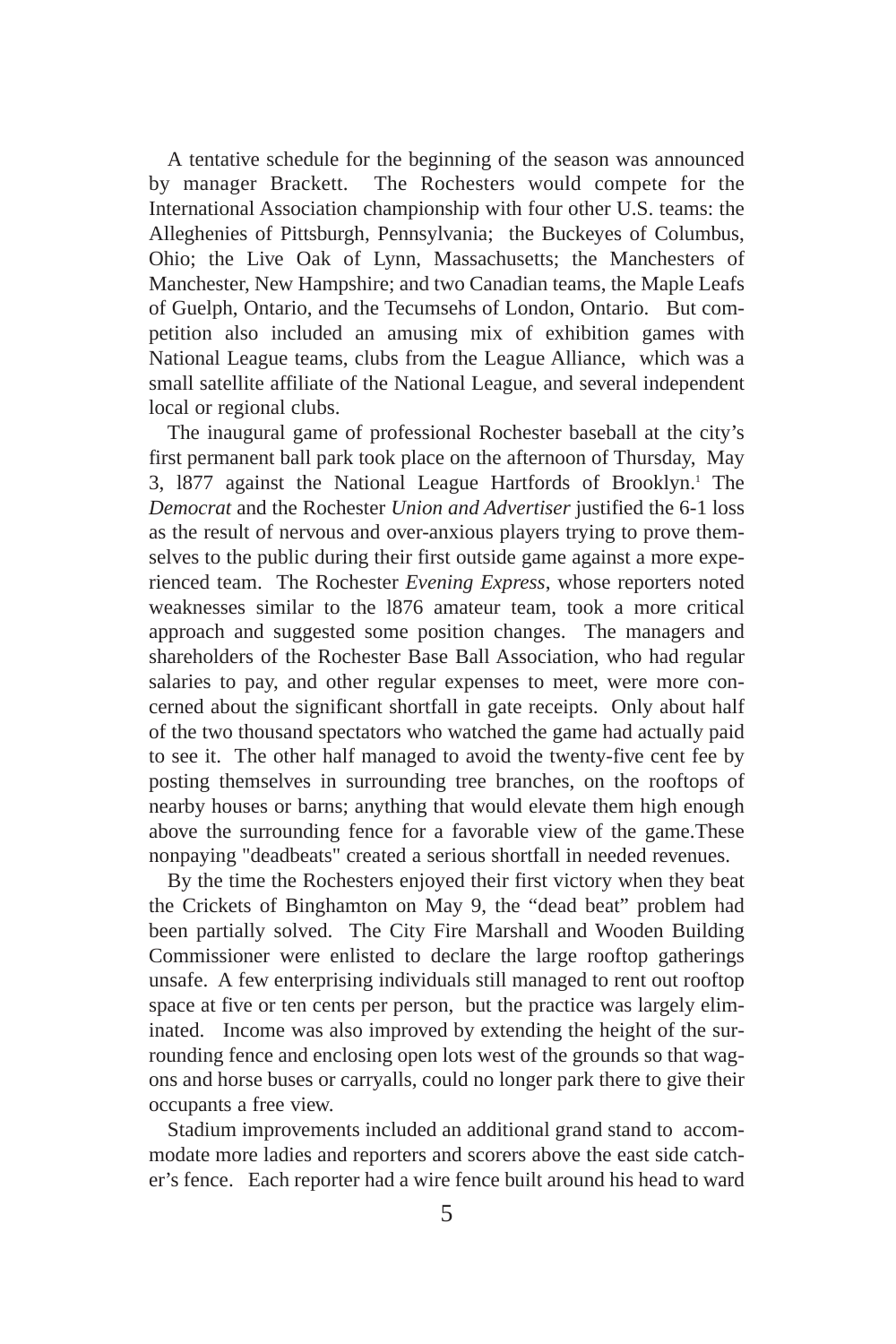off foul tips. A telegraph instrument allowing inning-by-inning scores to be sent to the Western Union Telegraph office in Reynolds Arcade and other downtown sites was also added.

Other encouraging wins followed the Binghamton victory. These included back-to-back 5-4 and 7-1 wins from the Eries of Pennsylvania on May 10 and 11, a 2-0 "white wash" of the "the famous and invincible" Alleghenies of Pittsburgh on May 12, and a "waterloo" 7-0 win with the Live Oaks of Lynn, Massachusetts on May 15. Public confidence soared, and additional shares of Rochester Base Ball Association stock were sold. Young boys prompted their mothers to make them baseball outfits from old overalls and older boys had to be strongly persuaded to lay down their bats and balls long enough to attend school. A larger than ever variety of industrial, trade, civic and religious organizations or neighborhood teams formed. Baseball spelling matches became fashionable. A skeptical businessman who had been coaxed to a Rochesters game by a group of ladies needing an escort, caught a hopeless case of "base ball fever."



The Resolutes, Vasaar College's first baseball "Nine," circa 1876. The women's suffrage movement, the establishment of women's colleges, the invention of the safety bicycle, technological advancements, and changing medical attitudes toward women's health and fashion, encouraged more women to participate in baseball in the coming decades. (Gai Ingham Berlage, Women in Baseball (The Forgotten History, Greenwood Publishing Group, Westport, Connecticut, 1994)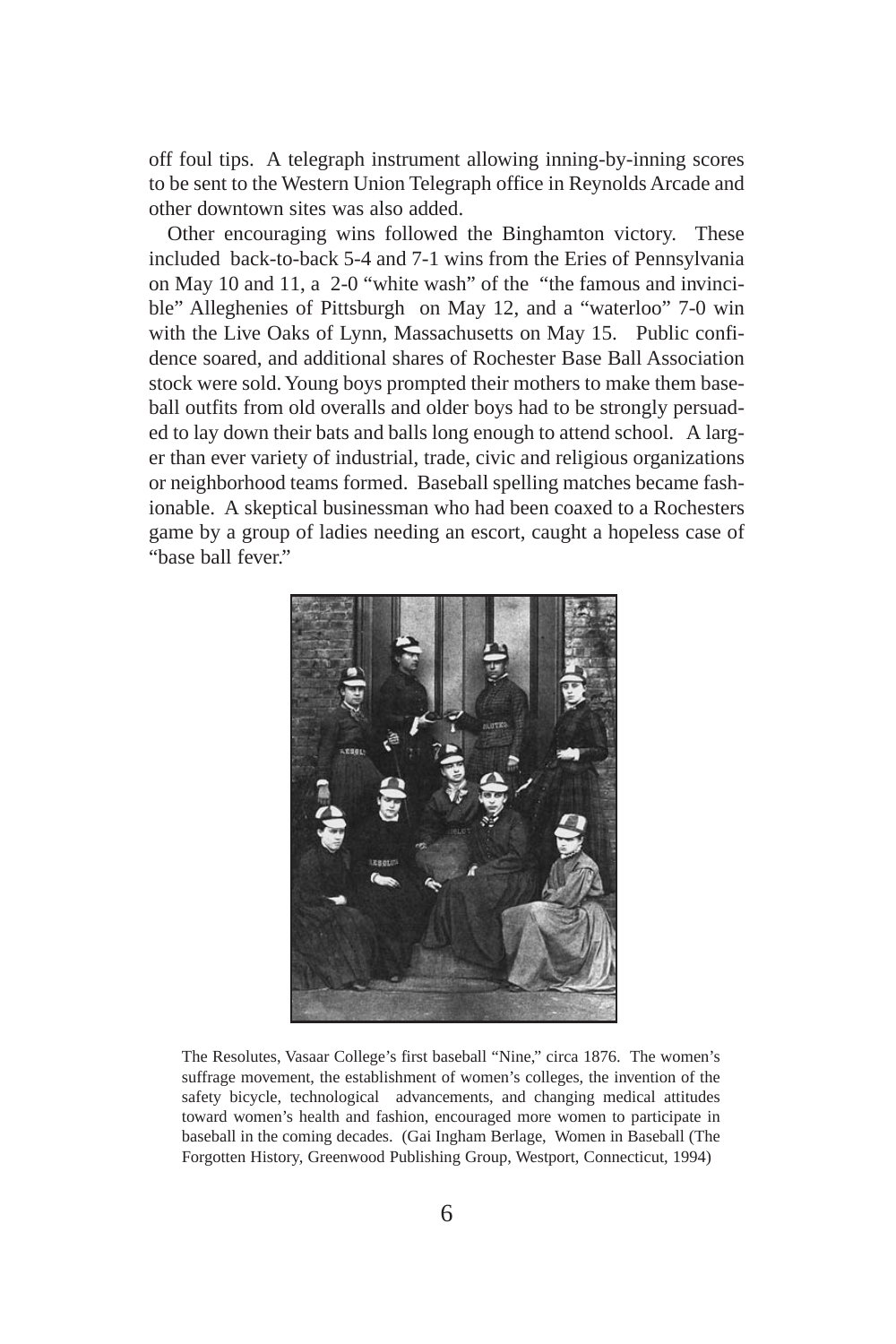Grown women wore earrings shaped like baseball bats and young girls improvised their clothing to imitate the Rochesters' uniforms. Women were still valued for bringing encouragement and refinement to the game, whether they watched it or played it themselves. It was still customary for an admiring lady to "send down" flowers to a player who had just made an impressive play, and the *Express* commended women for their intelligent and unbiased remarks about the game. On April 27th, a *Lockport Union* reprint in the *Democrat* praised the genteel conduct witnessed during a game of "young lady" pupils at the Clifton Springs College. "It is positively asserted that not an oath, not a quarrelsome word, not a call for a "chaw" of tobacco, was heard during the game."2 On June 9 the *Democrat* reported that a women's team was being organized in one of the wards of the city.<sup>3</sup>

The Rochesters planned to begin their first extended tour in May, but reconsidered after they received a number of offers to "cross bats" with several excellent teams on tour who wished to stop in Rochester during May and June. On May 18, however, they played their first away game in Geneseo, against the Livingstons. The day long event began at 9:00 a.m. with a railroad excursion through the blossoming orchards of the Genesee Valley. One railroad car and part of another were filled with a jubilant crowd. Included were "directors and umpires and scores of professional lovers of the game and friends of athletic sports in general." There were also businessmen who hoped to "hit two balls with one bat" by combining business and pleasure.<sup>4</sup>

The package included carriage transportation, a sight seeing stroll through Geneseo, and a lavish dinner at the American Hotel. Although the game was a 14 - 4 victory for the Rochesters, it was marred by a gale wind that caused many errors and forced the ladies in the grand stand to sit on each other's dresses to keep from blowing away.

The continuing progression of scientific baseball was celebrated throughout the nation that spring. Never before had so many "crack clubs" and good players contributed to the excitement and suspense of the season. There were yet no manufactured padded gloves; and baseball players, who could readily be identified by their broken noses, missing teeth and fingers, broken knuckles and blackened eyes, continued to play with bare hands. At best some may have worn thin leather gloves and perhaps some kind of improvised padding. However, the evolution of protective equipment began that spring with the professional debut of the first protective face mask for catchers.

"We shall soon behold the spectacle of a player stalking the bases with stove funnels on his legs and boiler iron riveted across his chest," a slightly sarcastic statement from the *Providence Dispatch*, reprinted in the *Express* on May 16, proclaimed.<sup>5</sup>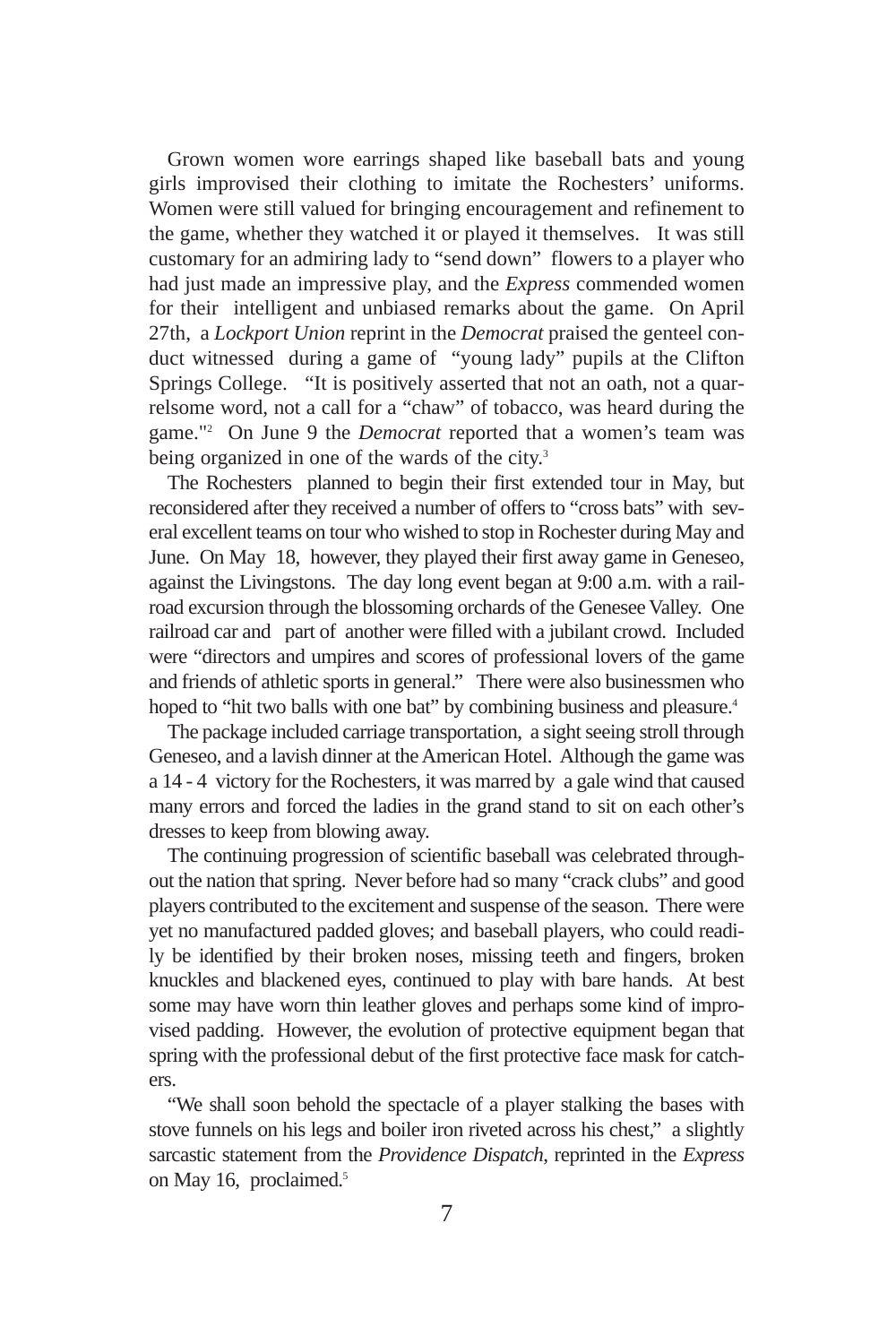But old problems that haunted the game since baseball became a nationally organized sport in l858, persisted. The by-laws of the game's governing organizations stated intentions to clean up the game and make it better regulated and more reputable. Yet game throwing accusations and incidents apparently grew as individual gambling, which in turn encouraged professional pool selling, remained a major incentive to attend ball games. Players "kicked and chinned" (verbal abuse called chin music) at the decision of umpires, who in 1877, were still unsalaried, and often uninformed of the latest rule changes, lazy, or bribed by professional gambling leaders. Sometimes players quit the game and walked off the field following an unfavorable call.

On May 19 a game between the Rochesters and the visiting Philadelphia Athletics ended in a Rochester walkout following a heated "row" over an umpire's decision. Soon afterward, a similar dispute abruptly ended a game between the Crickets and Auburns at Binghamton. Fan behavior continued to erode, and the press admonished some of the spectators for hooting, howling, and cussing during bad plays. They should offer words of encouragement instead, they suggested. Ball players can be quite sensitive, they added.

When Rochester was shut out 7-0 in Auburn on May 26, the loss was blamed on a lack of hitting. The Rochesters simply couldn't hit the pitching of Auburn's Critchley, who gave up only three base hits. An evaluation of team and individual performances followed the game, and public confidence tumbled. Three good players were praised: Brady, Tipper, and catcher, Ed Caskin, who quickly became a public favorite for his quiet and gentlemanly behavior, reliability, and strict attention to duty. Caskin's quick strong throwing made base stealing impossible, and he could stand up to the fierce pitching of Charles Purroy with scarcely any effort. Purroy was an excellent pitcher at times but careless at others, especially when he opposed an inferior club.

Position changes for the Rochesters were made, and on May 29, the *Express* announced they would be in place for that afternoon's game against the visiting Maple Leafs of Guelph, Ontario, Canada. Simmons, who played right or center field, moved to first base; Luff from short stop to center field, and Shattuck from right field to short stop. An encouraging 4 to 1 win from one of the best in North America, followed.

Public confidence and Rochester baseball stock rose again. More impressive victories followed as the Rochesters won two out of three championship games with the visiting International Association Columbus, Ohio Buckeyes, on May 31 and on June 4.

But the fifth shutout of the season, with the visiting Tecumsehs of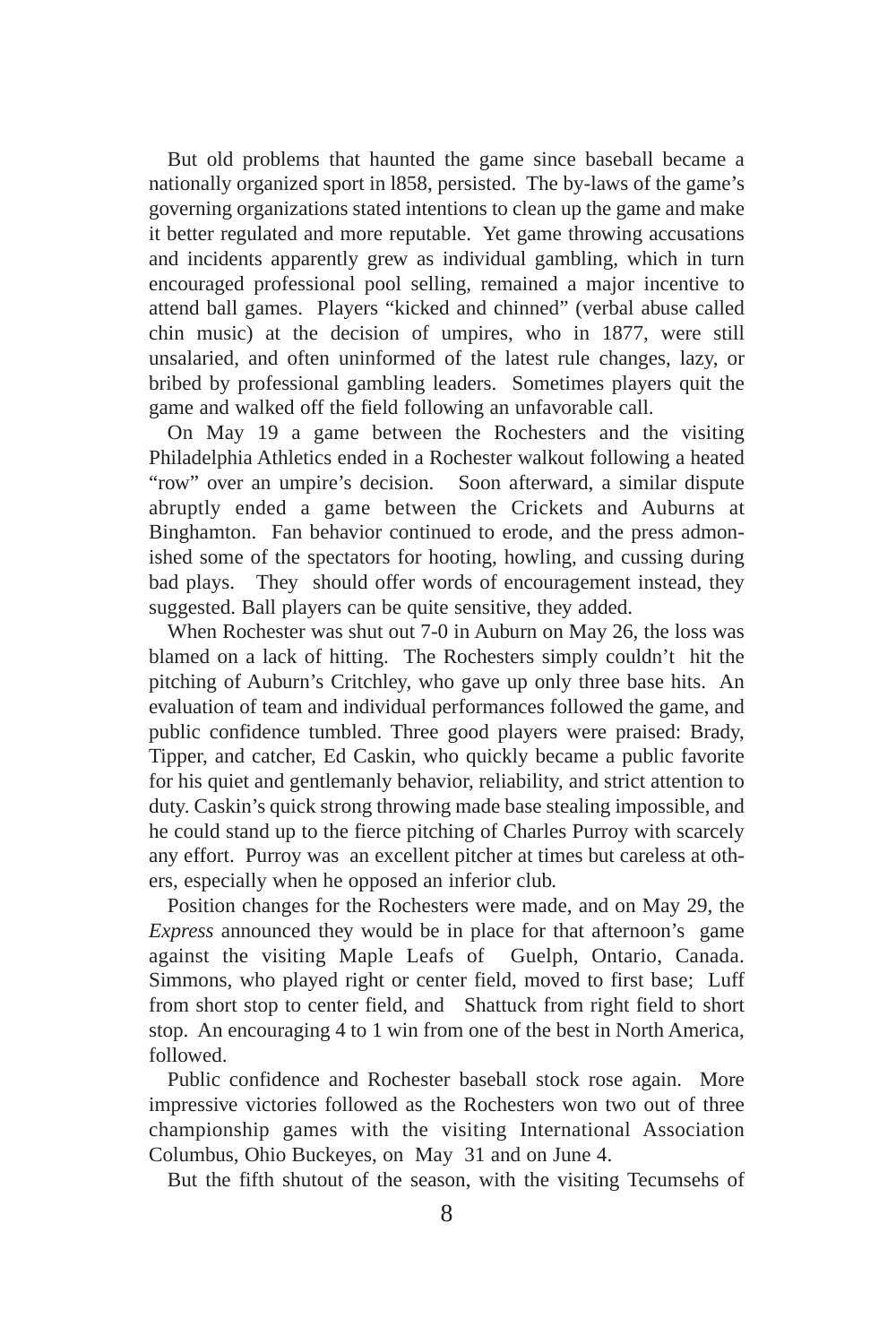London, Ontario, on June 7, brought more public dissatisfaction. It also caused a closer look at the increasingly suspicious pitching of Charles Purroy. On June 8 and 9, the *Express* and the *Democrat* both analyzed the game's "remarkable features." *Express* reporters noted that Purroy had let Tecumseh runners lead off too far at first; or he had pitched too slowly to allow any earthly catcher to throw a runner out at second.<sup>6</sup> According to the *Democrat*, those who watched the game closely felt



The London Tecumsehs were named after the legendary Shawnee chief who became a Canadian hero after his significant role in the War of l812, and therefore, a Rochester newspaper referred to him as the "famous taker of scalps." However, Tecumseh's biographers reveal the impressive humanity and integrity of the great leader who defended his people's vanishing way of life.

they saw a decided change in his pitching in the 4th inning, when Tecumseh batters, who were unable to hit the ball before, suddenly pounded it wherever they pleased: right into Rochester's weak spots.<sup>7</sup>

Had Charles Purroy switched unsuccessfully to another of his different styles? Had he become exhausted or indifferent? Or, as many now believed, did he actually allow the other team to win? The *Express* mentioned an accumulation of discrepancies between the recorded scores of newspaper reporters and the team scorer, who made Purroy look better by deliberately citing his catcher and other players with errors they obvi-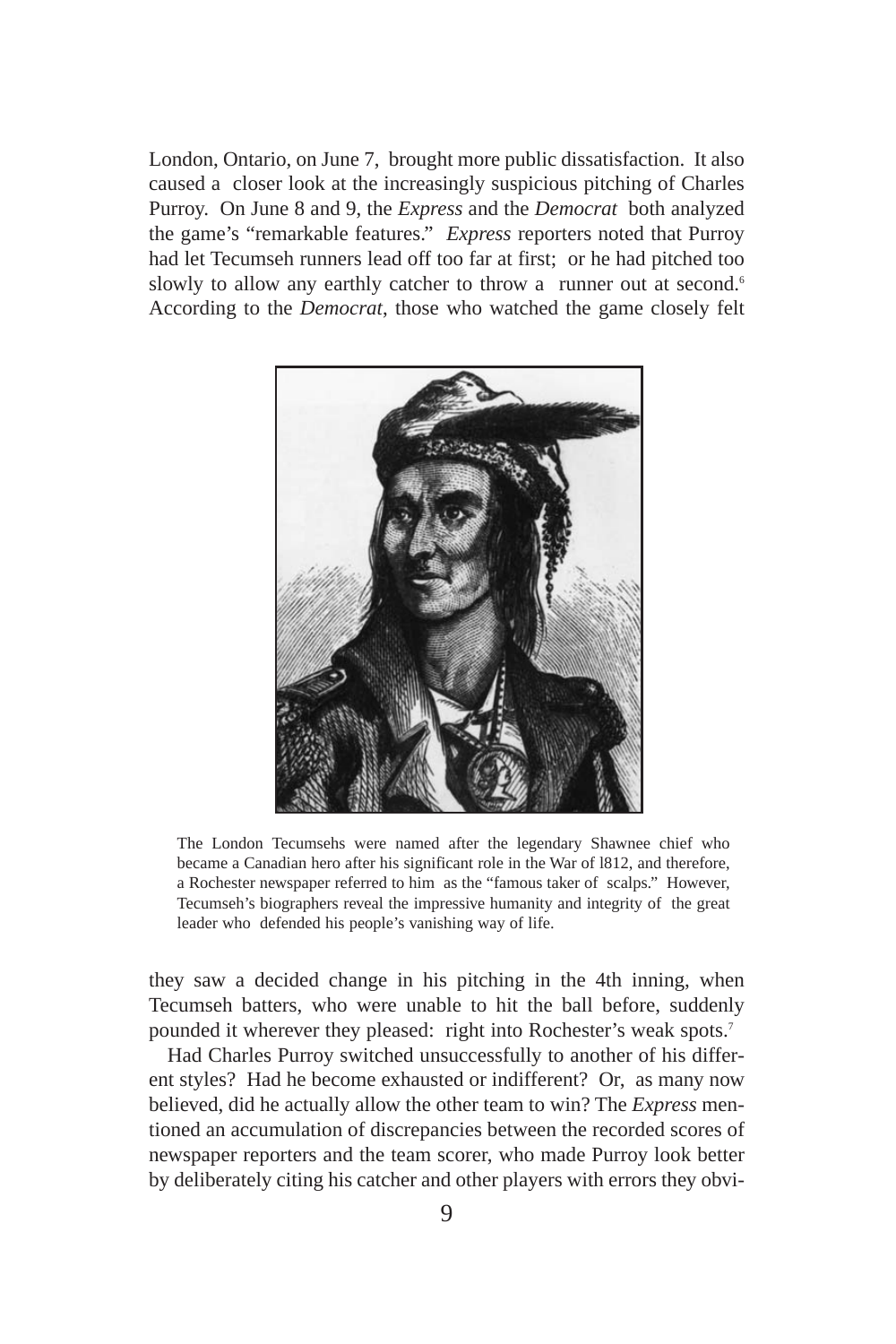

By 1877, Harry Wright, who managed the Boston Red Caps, had earned national acclaim for his revolutionary methods of promoting physical fitness, consistent practice and team cooperation. Known for his high integrity, he never swore and seldom raised his voice as he set high standards for his players and trained them accordingly. (Baseball's First Stars, The Society for American baseball Research, Cleveland, Ohio)

ously hadn't made in order to shift the blame. No one could judge Purroy's dishonesty for certain and few wanted to believe that a Rochester player would deliberately do less than his best to win. But many agreed that this kind of inconsistency had become too marked, too frequent, and too disastrous. Though his dishonesty couldn't be proved, Charles Purroy was temporarily suspended following a meeting of the Rochester Base Ball Association directors in June.

Overall team performance was questioned as well. The players are all liberally paid, but seem to forget their duties as they make 12 to 20 errors each game, the *Union* claimed. The *Democrat* suggested strict disciplinary practices such as those enforced by successful Boston Red Caps manager Harry Wright. These included a nightly curfew and roll call, and abstinence from alcohol. "Of all athletic games in the world, base ball imperatively demands a clear head and responsive muscles, and steady nerves," the *Democrat* proclaimed on June 9.8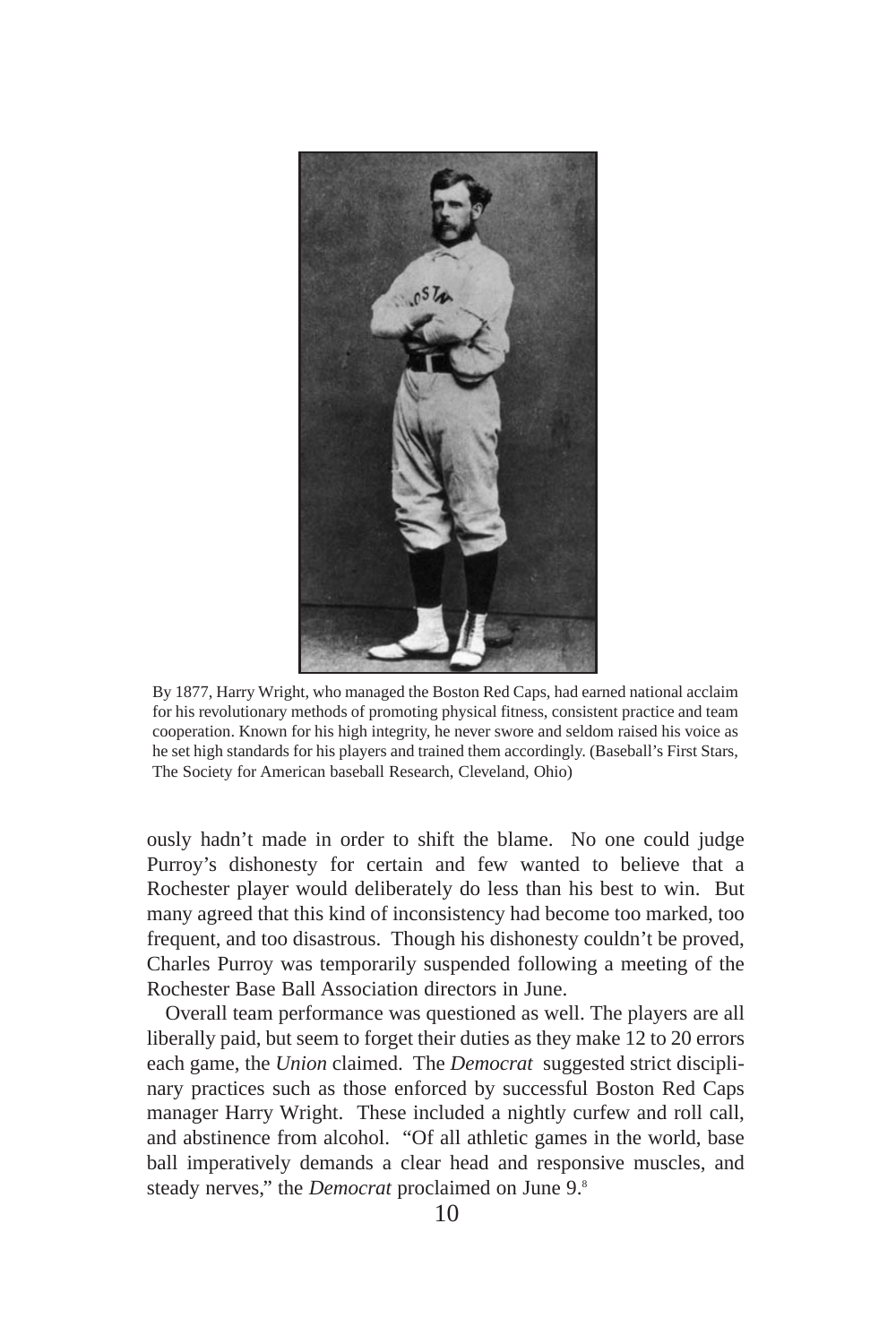Two more losses, including another shutout with the visiting Memphis Reds, champions of the South, on June 8 and 9, were caused by weak batting and fielding as well as the disorganized and demoralized state of the Rochesters, who lacked a regular pitcher after Purroy's release.

Public confidence rallied a bit when the famed Indianapolis Blues, a League Alliance team, appeared for a two game series on June 11 and 12. The Rochesters lost the first game 4-1 and the second 5-3, yet they held up remarkably well against a team that had defeated a majority of National League clubs and caused most of the other professional clubs in the nation to look weak. Ed Nolan, serving as the Blue's ace pitcher, continued to be a nationally renowned master of deceptive pitching strategy. But the *Express* rejoiced that Rochester pitcher Jack Madden, who combined a rising curve with a swift delivery, was also becoming an effective "puzzler."

Concerns other than team performance also continued to challenge



Ed "The Only" Nolan, who quickly became known as one of the fastest pitchers of his day, began his professional career in 1875 with the Columbus, Ohio Buckeyes. The 1877 season may have been Nolan's best. One report suggests that he threw 32 shutouts for the Indianapolis Dark Blues that year. Nolan received his enduring nickname in 1875 when he was 17 and the only boy to pitch against men as top amateur teams opposed each other. (Baseball's First Stars, The society for American Baseball Research, Cleveland, Ohio, 1996).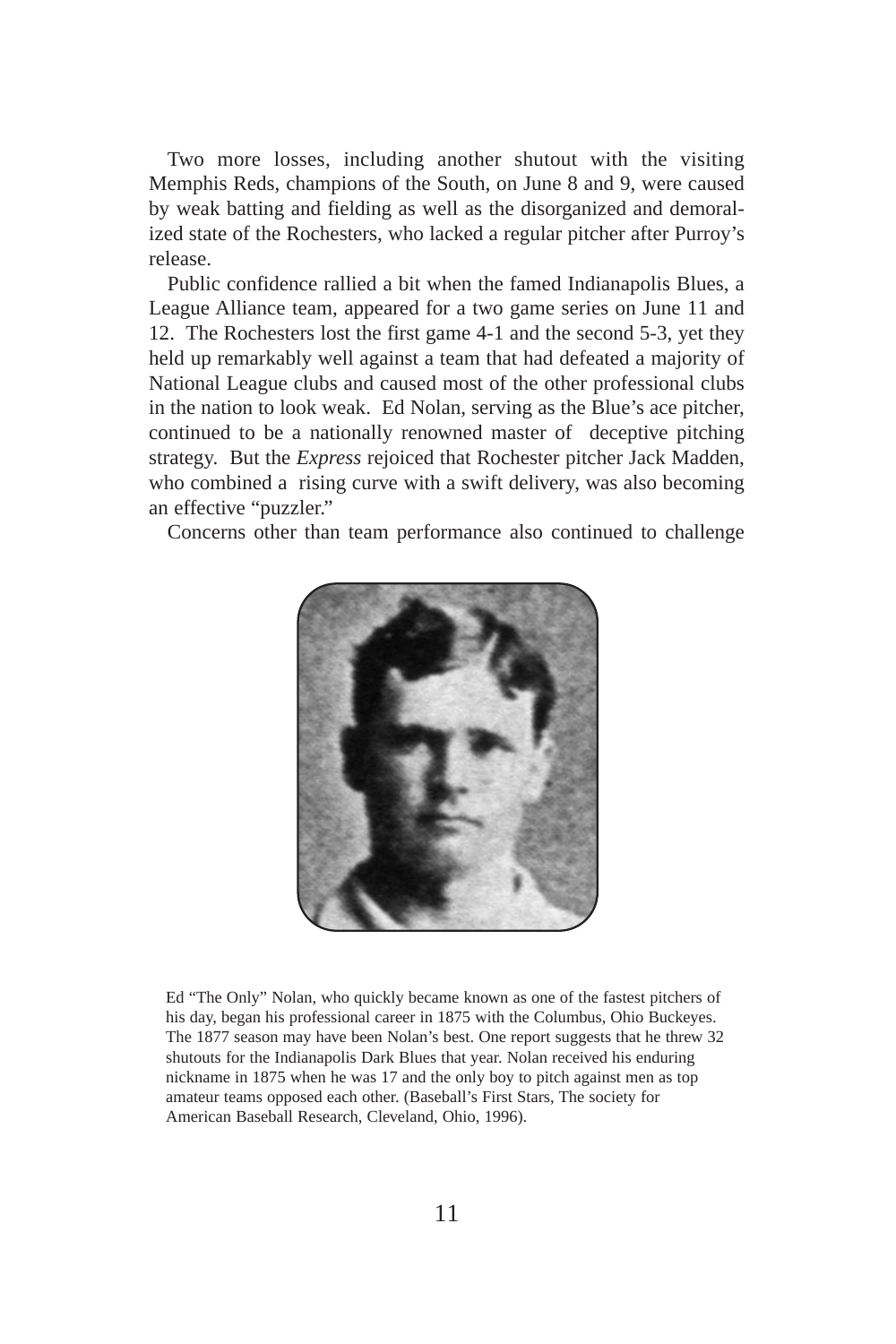the Rochester Base Ball Association directors. Men who were not escorting ladies, and therefore not authorized to sit in the grand stands, invaded them and also crowded out reporters. They offended the ladies by smoking cigars, passing around beer, and using language more appropriate for a bar room. The cigars prompted at least one woman to make an appeal in the *Democrat* for a smoke free section.<sup>9</sup>

On June 13 the National League St. Louis Browns, who were booked for an exhibition game in Rochester, failed to appear. They disappointed the huge crowd waiting for them at the stadium gates and left the Rochester Base Ball Association with unrewarded advertising expenses. An indignant public blamed Manager Brackett. But when details of correspondence between Brackett and the St. Louis club's manager were published in the *Democrat*, they revealed the team had been sent to Ithaca instead. No explanation was offered, however. Several days later, the National League Cincinnati Red Stockings, telegraphed and cancelled an exhibition game in Rochester because of financial trouble.

Despite their concerns, the Rochesters, who had the most wins to date, took an early lead in the International Association pennant race. Two other teams, the Alleghenies of Pittsburgh, Pennsylvania, and the Tecumsehs of London, Ontario, had fewer losses with two apiece. But these didn't count because only wins were tallied. Rochester also managed an impressive 7th place in a national standing that included over 40 clubs which played regularly as members of the National League, League Alliance or International Association organizations.

On June 15 the Rochesters suffered a discouraging 15-2 loss with the National League Chicago White Stockings at a home exhibition game. Though they were low in the National League standings, the "Chicagos" were feared for their heavy batting. All three Rochester "change" pitchers proved useless as Chicago batters hit the ball directly into the home team's weakest spots in the field. The defeat seemed more demoralizing after the White Stockings defeated the Stars in Syracuse the following day. Yet it was hoped the Rochesters would do better when their vacant positions were filled and players who were ineffective in their current positions could be replaced.

In 1877 formal farm systems for cultivating baseball players were still decades away. Replacements usually came from newly released or unemployed professionals or by enticing players currently employed with non-League or League Alliance teams. International Association regulations required only that a player have an authorized release from his present team before he could be hired by another. Many ball players were therefore free agents who could be persuaded to break their current contracts whenever a better offer appeared.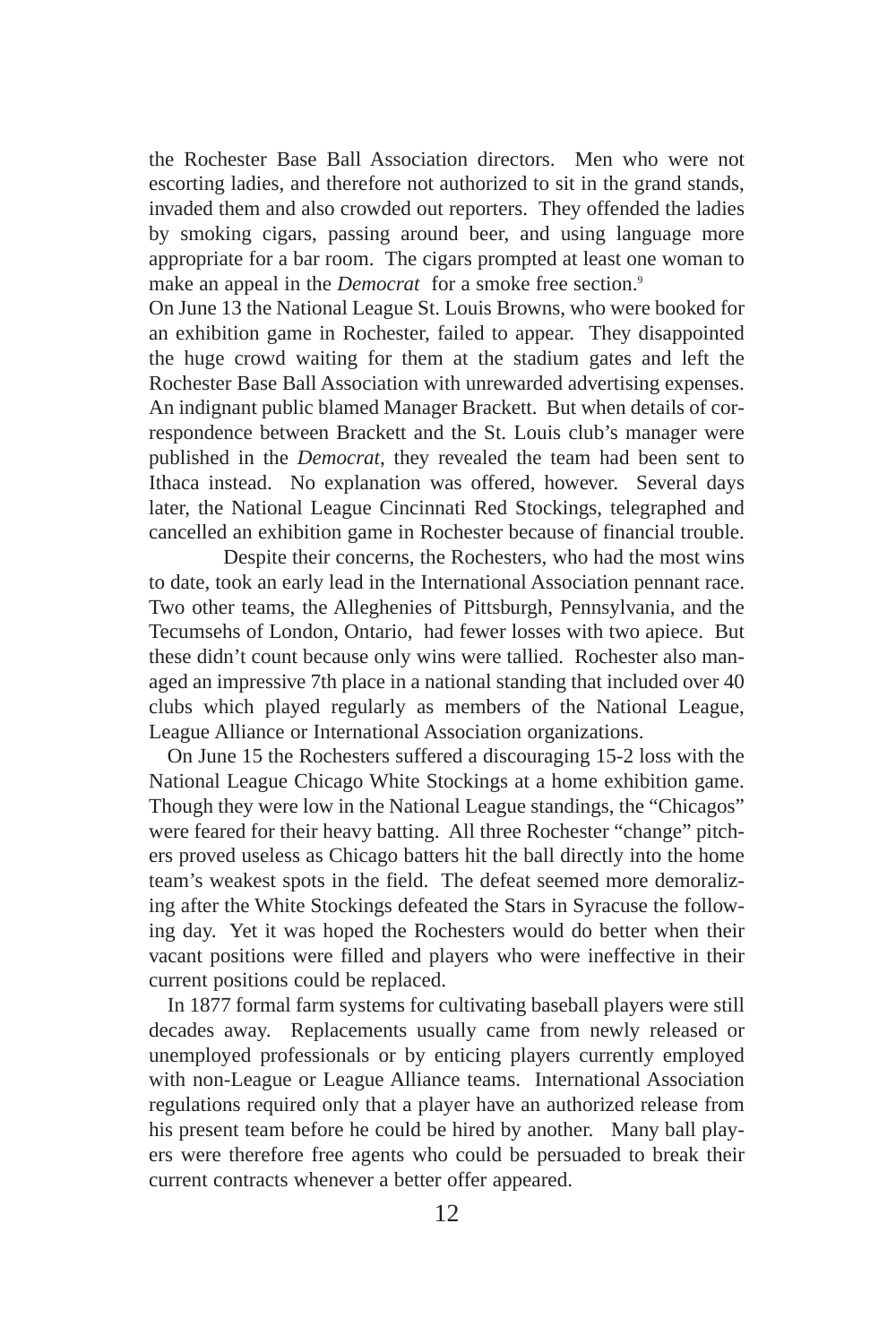On June 13, an article from the *Auburn Advertiser*, reprinted in Rochester newspapers, detailed a desperate attempt by Rochester baseball officials to entice some of Auburn's best players to emigrate to Rochester to "bolster the fallen fortunes of the Flour City representatives." The Auburn paper claimed that on Sunday evening, "emissaries" from Rochester descended upon Auburn and routed manager Arnold out of bed at midnight to persuade him to release four of his best players. Incentives included several hundred dollars of bonus pay and large salaries for the remainder of season.10 The following day, the *Democrat* claimed the Auburn paper had greatly exaggerated a legitimate attempt to engage Auburn players.11 No further mention was made of the event and two new players, Waite and Junkins, from more distant cities, were hired. Junkins formerly played for the Standard Club of Wheeling, West Virginia.

On June 22, the *Express*, which seemed to feel the Rochester Base Ball Association directors might have succumbed to pressure from professional gamblers, announced that Charles Purroy had been reengaged. The result seemed favorable at first. On June 22, the Rochesters won a game with the visiting Philadelphia team, 11-2. A 7-0 Rochester shutout with the visiting Livingstons of Geneseo followed on the 23rd, and on June 25 the Rochesters won their fourth and final International Association championship game with the visiting Columbus, Ohio Buckeyes. Two victories with the Hornells of Hornellsville, New York followed on the 27th and 28th of June, 1877.

The club was worth having after all, the *Democrat* proclaimed after the Rochesters went on to remedy their former disastrous defeat with the Auburns by beating them 6-4 in front of one of the largest home crowds of the season. Everybody in the stadium smiled, from the boys in the saloon to the ladies in the grandstand. "The smile grew wider with each inning until it reached the telegraph man and smiled down over the wires to the various bulletin boards."12

The glow didn't last, however. The Rochesters went on the road to suffer defeats with the Maple Leafs at Guelph, Ontario, on June 30 and July 2. Charles Purroy was too sea sick from the rough steamboat crossing over Lake Ontario to pitch, and the performance of other team members was affected. The game was also marred by a fist fight between Maple Leaf player Smith and Rochester player Brady in the 9th inning. The losses caused Rochester to slip to second place, behind the London Tecumsehs, in the International Association standings. The Rochesters suffered their third consecutive loss to the Maple Leafs during an exhibition game at Lockport on July 3, and on July 5, they lost at home to the visiting Syracuse Stars.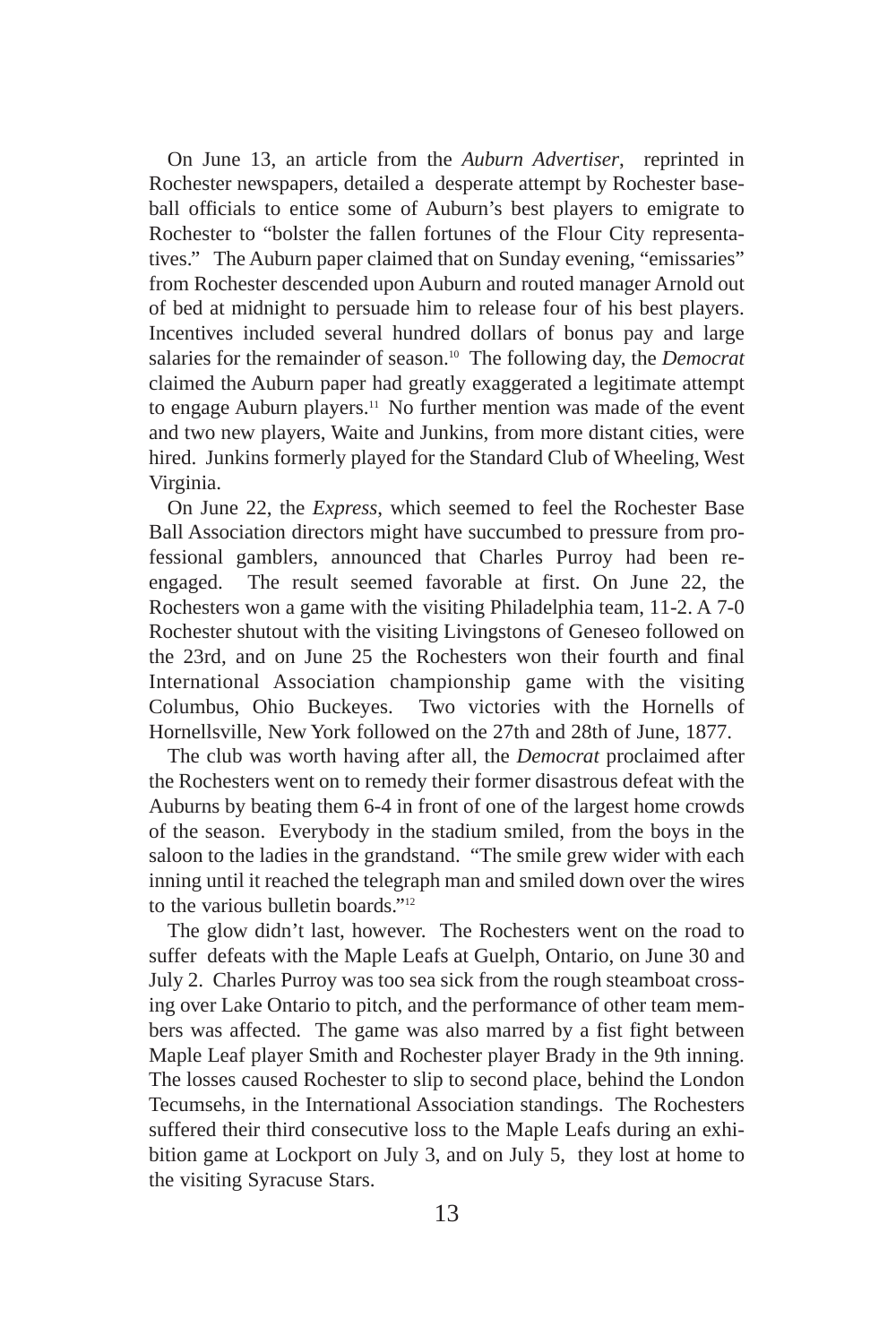Last minute cancellations from out-of-town teams continued to challenge the Rochester Base Ball Association directors. On July 9 the Livingstons of Geneseo caught "a freight on the fly" to Rochester to fill in for the Chelseas of Brooklyn who suddenly telegraphed their cancellation. The reason they gave was their pitcher and catcher had left them. The Manchesters, who were in third place in the International Association, booked to play in Rochester on the 10th, also cancelled suddenly because of a team quarrel.

A four game series with Auburn was scheduled during the week of July 11, with two games at home and two away. Each team would enter the series with one win against the other. The first game, a 6-5 defeat for Rochester, was described as listless, and the old questions surrounded Purroy's pitching. Had he simply been ineffective or had he successfully thrown the game? A new angle appeared when the Rochesters defeated the Auburns the following day. This time it appeared the Auburns didn't wish to win, and game throwing or "hippodroming" was suspected.

Gambling on games, in spite of those who opposed it, dated back to the earliest days of organized baseball. Yet it was apparently becoming more influential, if not more prevalent, during the l877 season as local newspapers printed more reports of gambling nation wide.

"Base ball is becoming a base fraud," an editorial in the *New York Mail*, reprinted in the *Express* on August 11, claimed. The "so called national game" is so tainted with charges of "jockeying and dishonesty" it would disgrace an average gambling house. "If our present season continues as it has begun it will mark the end of professional baseball."<sup>13</sup> Rochester newspapers agreed that crooked playing was causing the public to lose confidence. Whether the earlier suspension of Charles Purroy had been justified or not, it had caused attendance to drop off at an alarming rate.

In mid-July, Rochester team manager George Brackett, who felt he had lost control of the team, resigned. Although Brackett's resignation wouldn't become effective until August l, team captain Joe Simmons took over on July 13 as the Rochesters left on an extensive eastern tour. Games in Auburn, New York, and New Bedford, Lynn and Lowell, Massachusetts and Providence, Rhode Island were scheduled; also a game with the Harvard College nine in Boston. The Rochesters returned home on July 25 after losing both games with Auburn and others in New Bedford and Lowell. But they tallied International Association championship wins with the Live Oaks in Lynn, and another victory from the Pittsfield, Massachuesetts team. The Providence game was rained out, and no report of the Harvard game appeared.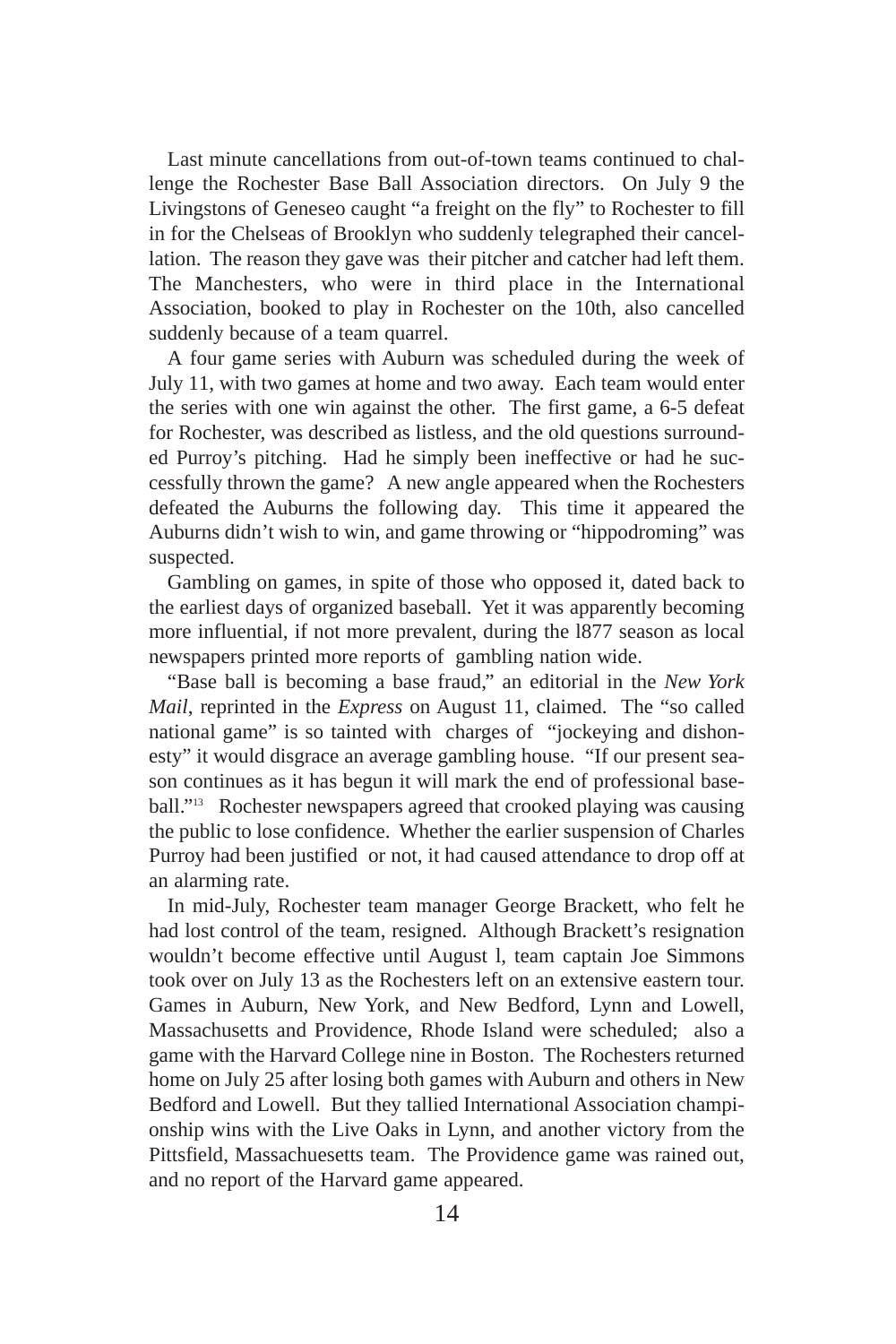Two home games with the Crickets of Binghamton were played on July 27 and 28. The first game was postponed because of heavy rain, and the Rochesters lost the second game 7 to 1. A few days later it was announced that local businessman and Rochester Base Ball Association director, Fred Alling, had become the team manager. Joe Simmons served as his assistant. The *Express*, which felt that a stricter manager, "one who could and would be severe" had been needed for some time now, applauded the change.<sup>14</sup> Two new players, Burkalow, a pitcher, and Kennedy, a catcher, were acquired from the disbanded Memphis Reds. Charles Purroy played in right or center field and served as a change pitcher.

Encouragement followed after a well-earned home victory with Syracuse on August l. The Rochesters, who remained scoreless until the bottom of the 7th inning, rallied and won the game 7-3 in the tenth. The exciting game also gave Rochester fans their first chance to view the new catcher's mask, worn by Syracuse catcher Pete Hotaling, who was hooted at by small boys and other inconsiderate fans. Rochester catcher Hayes soon wore one, and though the mask distracted him during high over-the-shoulder flies, it gave him comfort while close to the striker. It proved its worth when Hayes suffered only a cut lip during an incident that undoubtedly would have caused a broken jaw if he had played bare faced.

Travel fatigue contributed to an 8-4 defeat in London, Ontario on August 1. The Rochesters had spent the previous night and part of the morning of the game sitting up in the seats of their railroad car. But a 4-2 ninth inning victory, with only four errors, followed on August 2. The team was congratulated for getting down to business and for winning their second notable victory from two of the best teams in existence in less than a week. The following day the Rochesters traveled to Buffalo to play the newly organized Buffalo team and to continue a friendly rivalry that dated back to the earliest days of nationally organized baseball. The game, which was well contested by both sides, remained scoreless through the 10th inning, when it had to be called to allow the Rochesters to catch their homebound train. A second game with Buffalo, played in Rochester on August 6, resulted in a 9-0 win.

A Rochester shutout with the Buffalo team, who hadn't yet reached their stride, offered little reassurance after a disastrous 11-1 defeat in Syracuse the previous day. The *Express* admonished the Rochesters for "no batting" and "an almost unlimited amount of muffing."<sup>15</sup> Too many errors were also blamed for a subsequent 8-4 loss at Binghamton on August 9. The following day, however, the Rochesters managed a 4-1 win from the Wilkes Barres in Wilkes-Barre, Pennsylvania.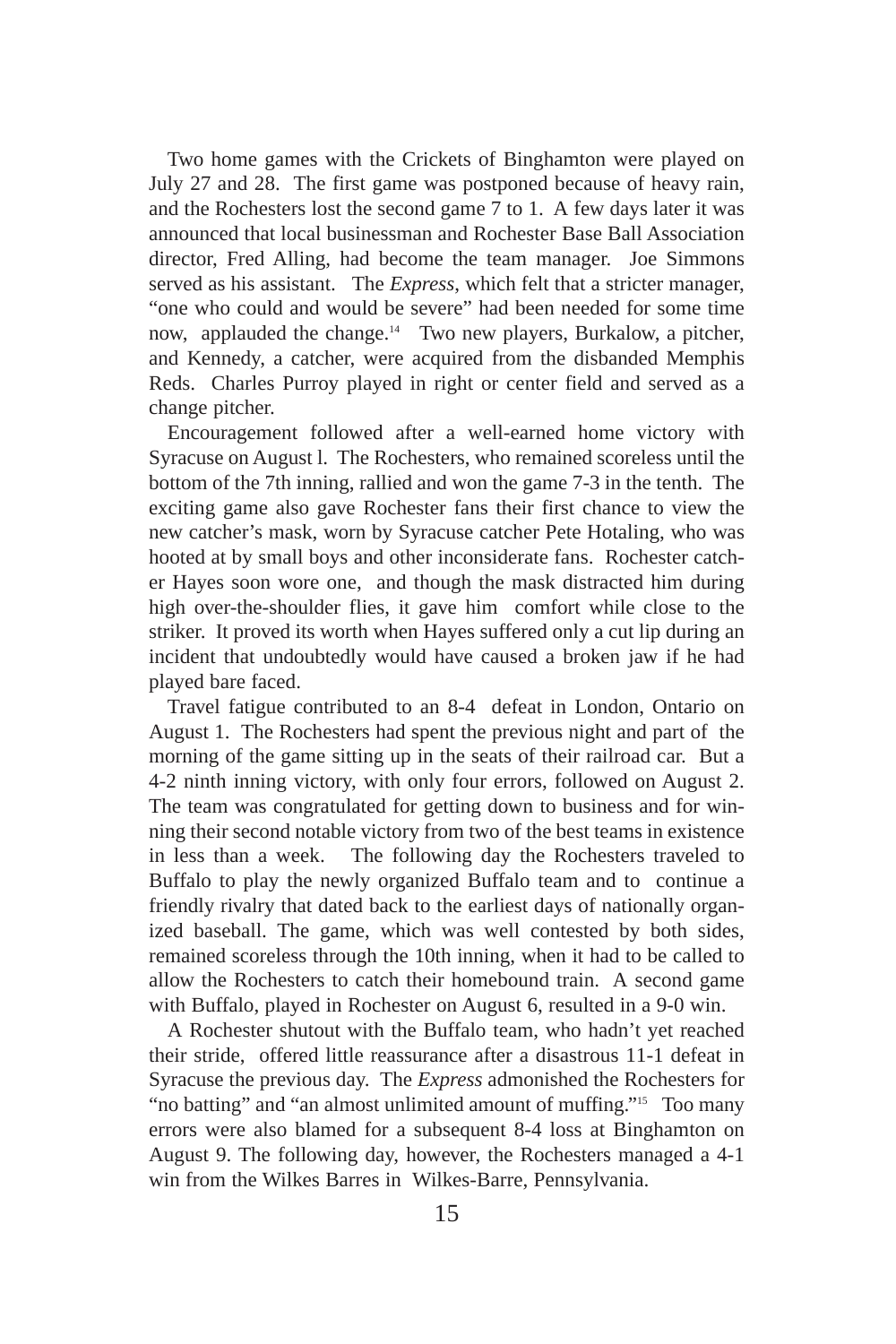On August 10 the *Express* announced that Charles Purroy had been permanently released following a quarrel with assistant manager Simmons. Four days later the paper announced that Fred Alling, who managed the Rochesters for less than two weeks, resigned. Alling claimed that conflicting business needs were the reason, and left with the reassurance that if reforms he inaugurated were sustained and strengthened, it should soon be evident in the teams' performance.

When Joe Simmons took over as team manager, the Express claimed his hardest task was to teach one or two of the Rochesters they couldn't drink whisky and play ball. The entire team was admonished for losing in spite of the good salaries they earned, and named "the great unreliables" as they seemed to lose every other game; unable to win two games in succession.

On August 11, the Rochesters won a sharp, well-contested shutout with the visiting International Association Manchesters, a strong nine, according to the *Express*. But three days later on August 14, they were clobbered by the visiting Hornells, 16-5. After lightning struck and toppled a portion of the stadium fence that night, the *Express* commented that they thought the Rochesters had been struck instead.

The every other game pattern continued as Rochester beat the visiting National League Louisville Grays 9-1 the following day. But was it a legitimate win? The *Advertiser* claimed that some who witnessed the listless playing of the Grays felt they had given the game to Rochester. The *Express*, however, felt that a better explanation was the absence of Louisville's regular pitching and catching duo. Snyder, their formidable catcher, had been battered during a fist fight in Buffalo the previous day, and he was being saved for an upcoming League championship game in Boston. Devlin, the Gray's ace pitcher, couldn't catch Lafferty, who substituted for Snyder. When rain prevented a second game with Louisville as well as a game with Syracuse, the *Express* claimed it was just what the "bunged up" Rochesters needed in order to rest and heal their hands.

As the season advanced, sore hands increasingly became a problem for all professional baseball players. Players' determination in spite of them is amazing. When the Rochesters played their fourth and final championship game with the Tecumsehs at home on August l7, the hands of Powers, the Tecumseh's catcher, were so sore he flinched every time he caught a ball and could barely hang on to the "hot ones." In spite of hissing and booing from a group of unruly fans, Powers bravely finished the thirteen-inning game without an error. The Rochesters lost the game, 4-2, and also a second game with the Tecumsehs on the following day. A third consecutive Rochesters defeat, with Syracuse on August 23, followed.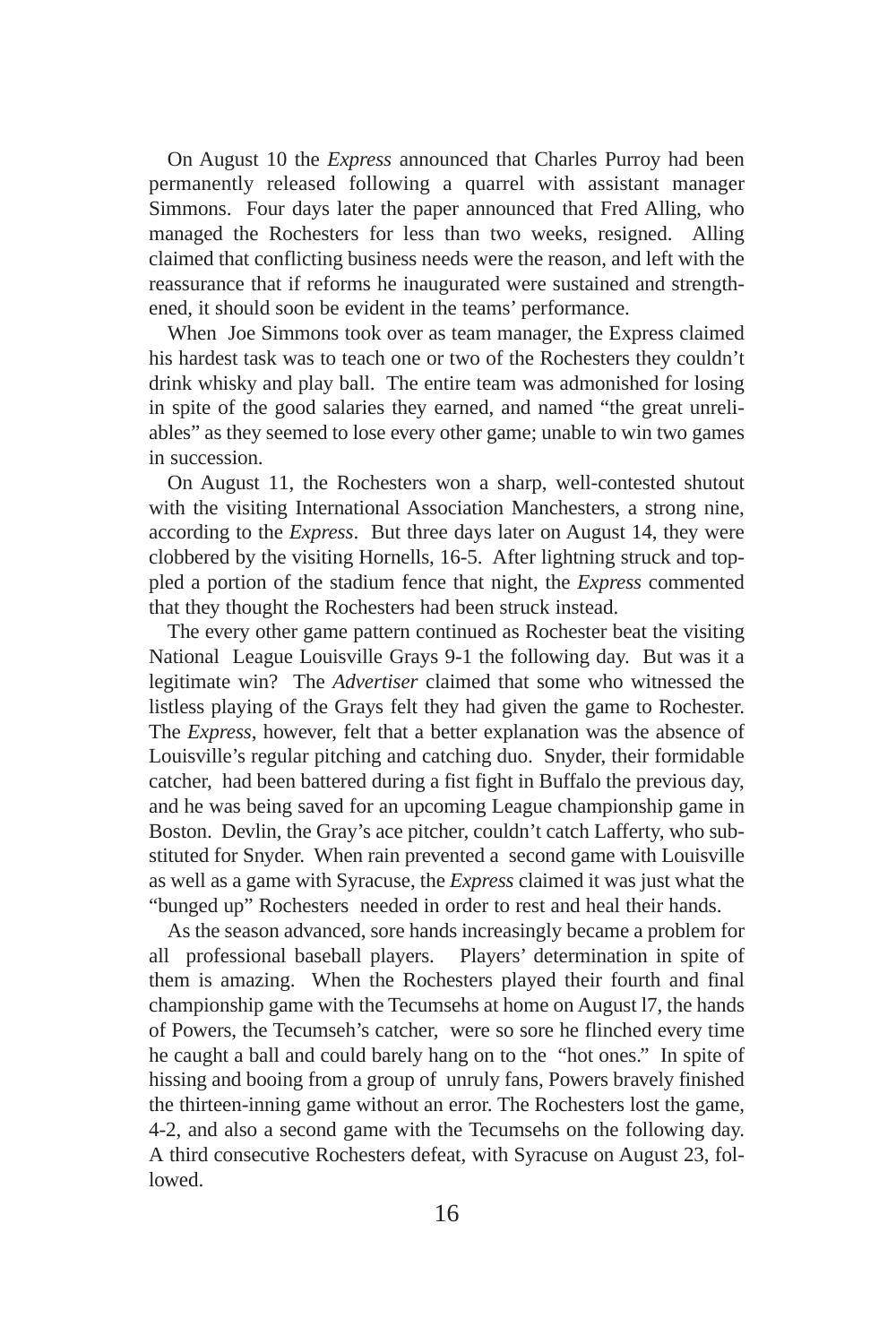Two new players, Sullivan, a pitcher, and Dixon a short stop, were hired to bolster the Rochester roster. Both had formerly played with the London, Ontario Maple Leafs. Jack Madden, who had been serving as a substitute was released. Brady was appointed by Joe Simmons to act as team captain. The Rochesters rejoiced in a well contested 2-0 shutout win with the Indianapolis Blues at home on August 25. Hope faltered again after another 3-2 defeat with Auburn on August 27, but was revived after a 6-0 shutout win with the Auburns the following day. A loss with the visiting National League Chicago team on the 29th was blamed on a fatal 9th inning error which allowed the scoreless White Stockings to rally and win in the 10th inning. The month ended on the 30th with a 17-2 "walkaway win" against the Cayugas at Port Byron, New York and another an 8-2 loss to the Auburns at Auburn on the 31st.

September began with two shutout wins for Rochester: 3-0 with Buffalo on the 2nd , 2-0 with Dansville on the 3rd, and an 8-5 victory with the visiting National League Cincinnati Red Stockings, who made their first appearance of the season in Rochester on the 4th. The Rochesters didn't feel much like crowing, however. The "Cincinnatis" had simply "outmuffined" the local team, though they were somewhat disorganized after Cummings, their regular pitcher was released.16



#### **The Indianapolis Dark Blues**

The 1877 Indianapolis Dark Blues were members of the League Alliance Association. Ed "The Only" Nolan, their nationally famous pitcher appears second from the left in the back row. (David Nemec, The Great Encyclopedia of 19th Century Baseball, Donald I. Fine Books, New York, New York)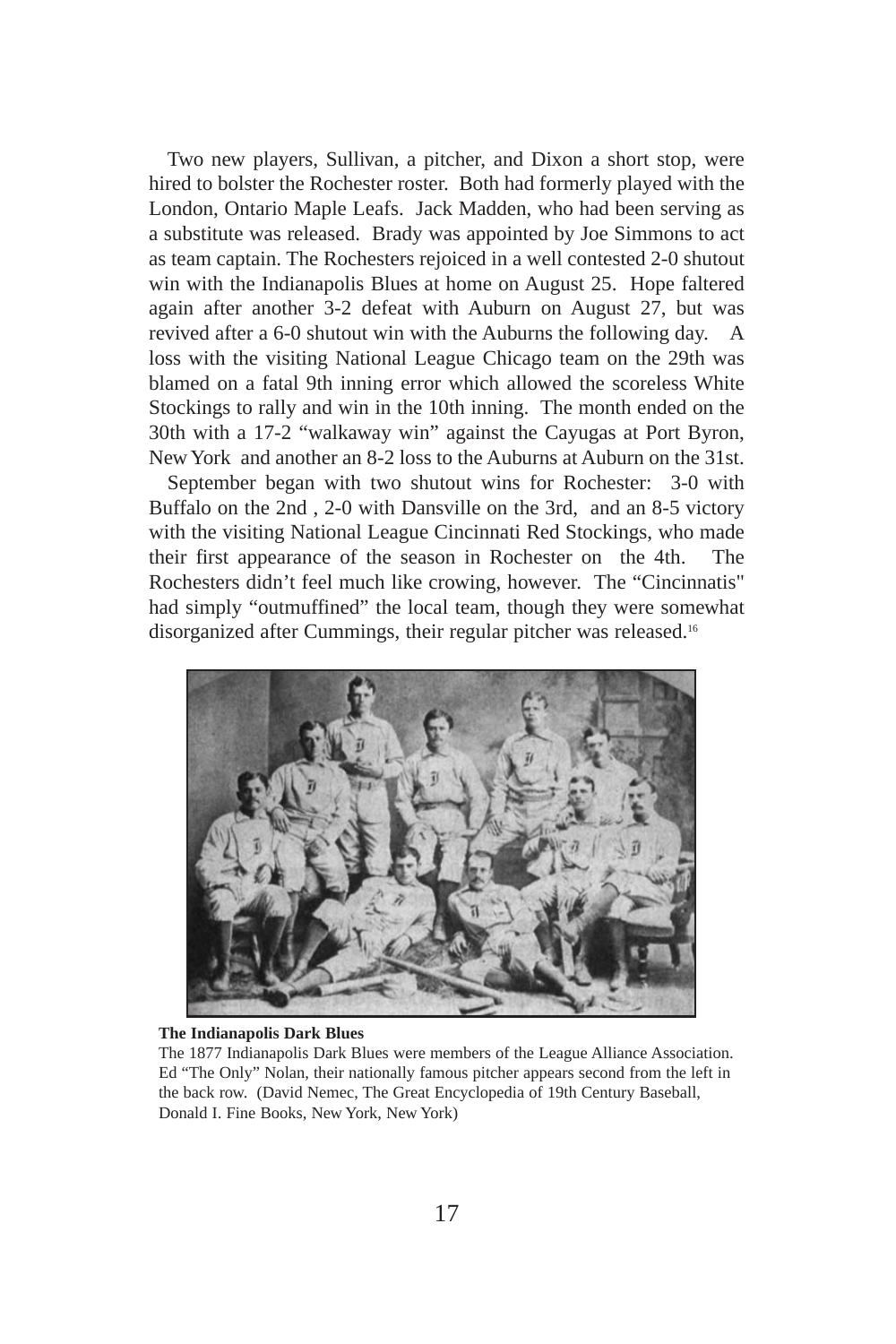Although the Rochesters defeated Indianapolis during their August visit, the Blues September 5 visit resulted in a 2-2 tie. Ed Nolan, who was "rattled" during the first part of the game, allowed Rochester their only runs, but settled down in the second half. Nolan's actions may have been deliberately dishonest, however. Two days after the game, the *Express* mentioned that the outcomes of suspicious Indianapolis games that week had probably been influenced by the presence of Bob Smith, a notorious gambler who had traveled with the team and enticed Nolan and others to throw games.<sup>17</sup>

On September 7, the Express announced that the Rochesters had left on their tour to "Pittsburgh, Cincinnati, and other places." They played their last two International Association championship games with the Alleghenies in Pittsburgh the following day, and the outcome would have a decided effect on the championship. If the Alleghenies won the majority of games, they would probably become the league champions. If not, the honor would go to the Tecumsehs of London, Ontario. The first game, scheduled for the 7th, was rained out. A 3-2 defeat against the Alleghenies on the 8th, was blamed on an unjust ruling of the umpire. After the Rochesters won the second game 6-1 with only five fielding errors, the team congratulated themselves for evening up the win/loss record with their most formidable International Association antagonists.

A game in Cincinnati on September 9 was called because of rain when Rochester was ahead 3-0. Rochester's three-game stop in Columbus, Ohio, where they opposed the Buckeyes, resulted in a 1-1 tie, a 3-1 (both games played on the 12th), and a 12-3 loss on the 13th. A 4-1 defeat at Buffalo the following day, was blamed on travel fatigue.

The Rochesters "gained a victory from the jaws of defeat" at Binghamton on the 15th when Purcell, the Crickets' pitcher, appeared to "lose his head" in the 9th inning and allowed the scoreless Rochesters to pound base hits in rapid succession and bring in the winning runs. 18 Some viewers might have been suspicious. However, the *Union* and the *Express* credited good fielding as well as an extraordinary piece of good luck. Luck was a factor too in a 3-1 home win against Buffalo on September 18th.

Home games were played with Fall River, Massachusetts on September 19th, Buffalo on the 20th, the Tecumsehs on the 21st, and two away games with Buffalo on the 24th and 25th. The results were two wins with Buffalo and the Tecumsehs, a loss with Fall River, and a tie with Buffalo.

On September 26 the Rochesters left on what was scheduled as a week long tour. After losing two games with the Crickets at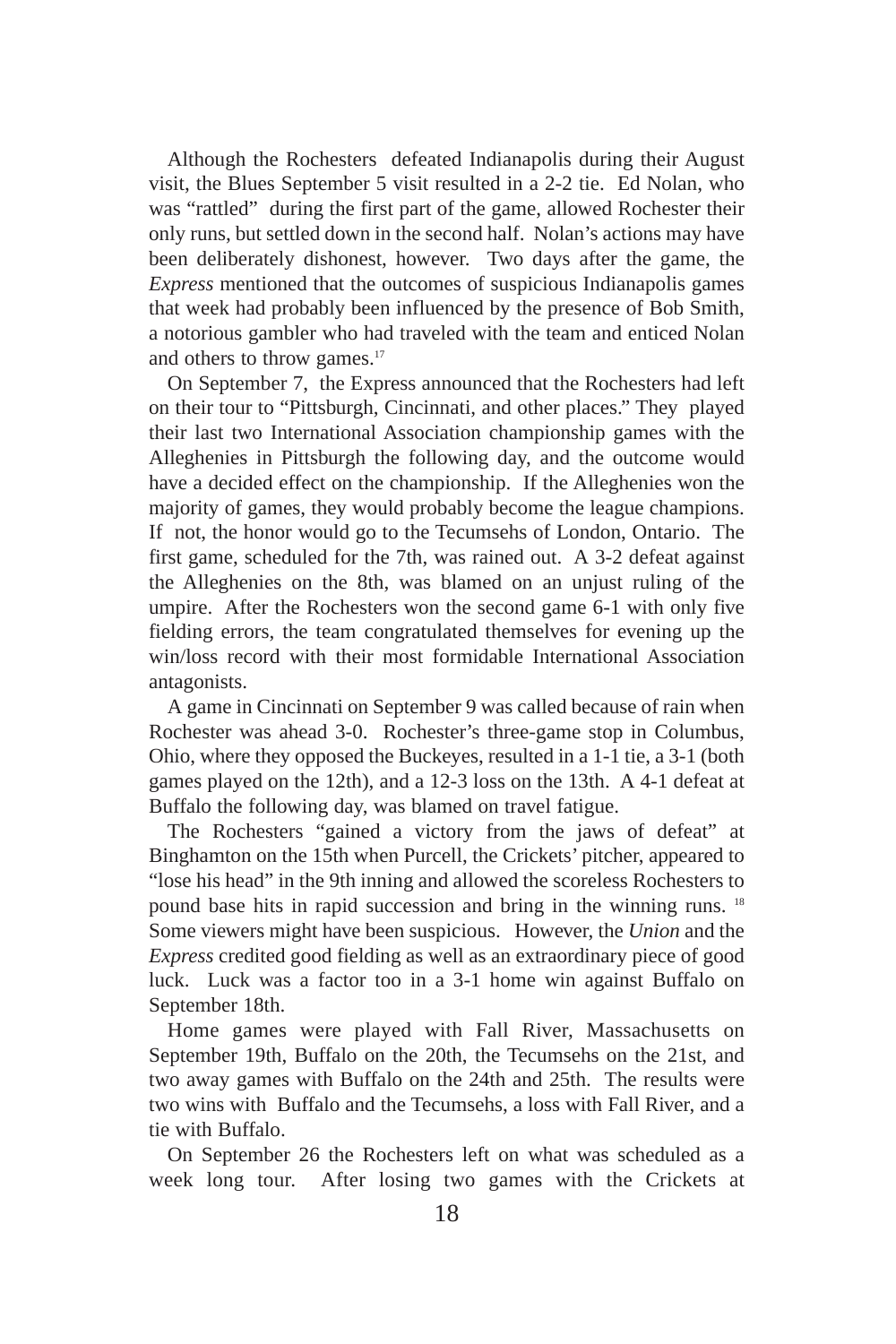Binghamton, however, they returned home to rest their sore hands and ailing limbs for the upcoming state championship tournament which would be hosted by the Rochester Base Ball Association here in October.

The grand event, which began on the first day of October, consisted of a playoff series among the Auburn, Binghamton, Rochester, and Syracuse teams. The first game, during which Rochester opposed Auburn, had to be called on the account of darkness and ended with a 0-0 tie in 11 innings. After the second game, between Syracuse and Binghamton, resulted in another, 10-10 tie after 9 innings, some were beginning to think the tournament was "a put up job." But the *Express* felt that evenly matched rivals were the reason.

After the third game, Rochester fans rejoiced when their team gained a well played 5-3 victory from the Syracuse Stars, who had gained a nation-wide reputation for beating National League teams. During the fourth game, Binghamton defeated Auburn 8-1 and moved on to defeat Rochester 5-4 in the fifth game. The Stars apparently became the tournament champions when they defeated Auburn 8-2 in the 6th and final game.

As the l877 season drew to a close, some who had long doubted the reality of the curve ball became believers. On October 6, Critchley, who



The Syracuse Stars, often referred to as the "Twinklers," gained a reputation for beating National League teams. (The Empire State of Baseball, The Society for American Baseball Research, Northeast Commercial Printing, Albany, NY, 1989)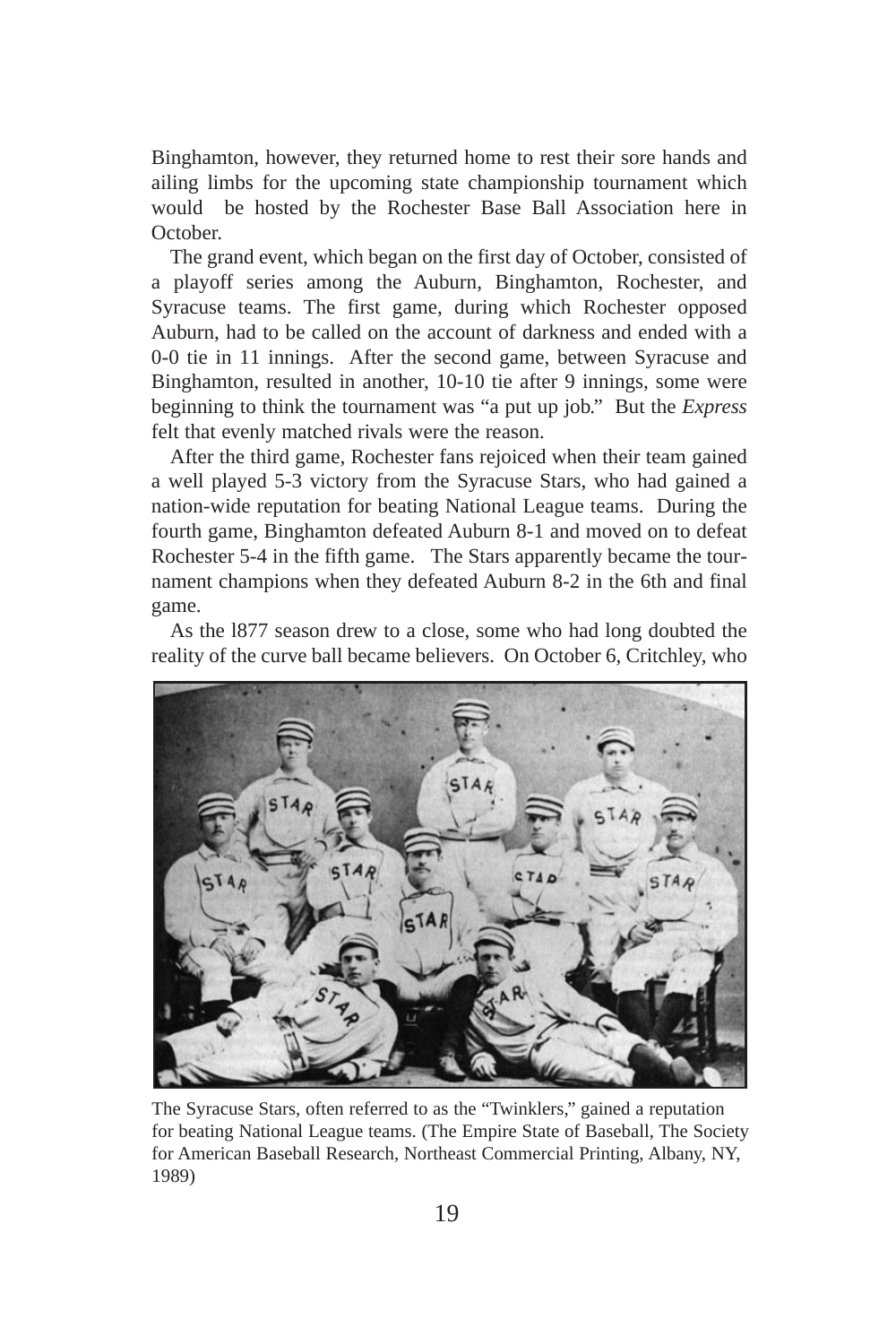pitched for the visiting Auburn team, led a very skeptical gentleman into the yard at Congress Hall to show him that a baseball really could be made to curve considerably. The skeptic was stationed behind the batter, and Critchley threw several balls. After the doubter witnessed how greatly they varied from a straight line, he was converted immediately. A written endorsement was printed in the *Advertiser* less than two weeks later. Professor Lewis Swift, the renowned local astronomer, claimed that after "so many keen-eyed observers asserted they had seen it repeatedly done," he investigated the matter himself and soon saw that it was not only possible, but "in accordance with the plainest principles of phisosophy."

Although the official International Association season would remain open through October 31st, the pennant race had ended. The winner did not become official until adjustments were made for games with the disbanded Buckeyes and Live Oaks and the final results were tallied. Yet it was certain that the first place Tecumsehs of London, who had won their final game with the Alleghenies would fly the International Association championship flag during the 1878 season. A reprint from *The New York Clipper*, appeared in the *Express* on October 12, heralding the great success of the team which had also won the Canadian national championship.

*In the games for the International championship nothing could have happened for the advancement of the popularity of baseball in Canada for one thing, or to give a new impetus to the International Association Pennant race of l878 for another, than the success of the Canada Tecumsehs in winning the International Association championship, as* they have done.<sup>20</sup>

On October 10, the Rochesters once again played the Brooklyn Hartfords, whom they had opposed during their inaugural game on May 3. The Rochesters were sharper contenders this time, and the game remained scoreless after six innings. When darkness caused the game to be called in the bottom of the 7th inning, the Hartfords had scored one run and placed a man on third. According to the governing International Association rule, the Hartfords were awarded the win, and Rochester fans were left to ponder what might have been had the game gone the full nine innings.

The following day, however, the home town team was "cleanly" defeated 4 to 1. The Rochesters began the game well with a run in the second inning, but were unable to score again. Meanwhile, the Hartfords made two runs in the sixth inning and two in the 8th.

Rochester was scheduled to play two exhibition games with the visit-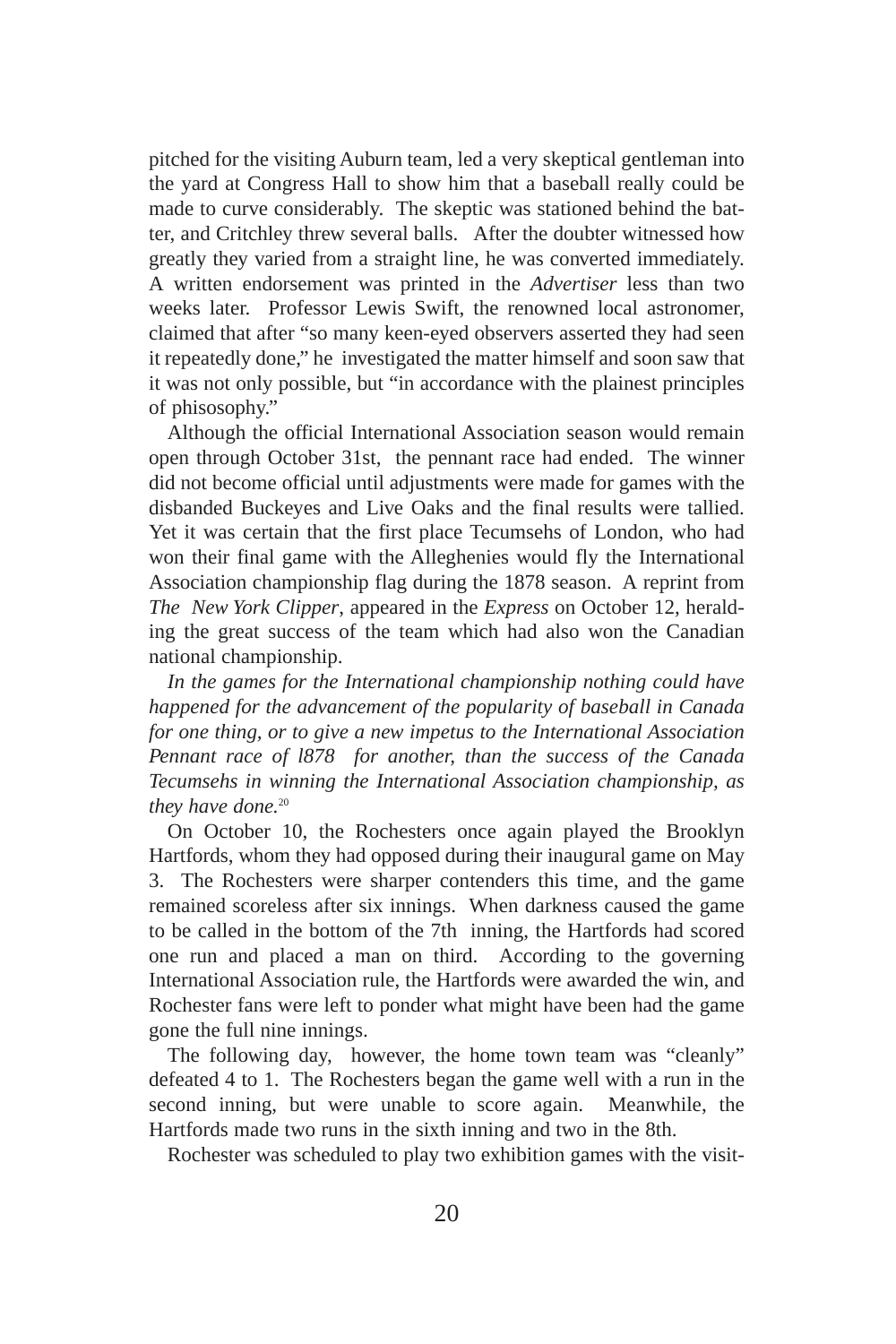ing Boston Red Caps on October 11 and 12. But rain and muddy ground made play impossible and robbed hopeful spectators of their chance to see the champions of the United States perform. The Rochesters then boarded a train for Buffalo, where they won a game on the 15th, 8-4. "The base ball season is ending in a blaze of glory for the Rochesters," the *Advertiser* proclaimed after a "short and brilliant" one hour and forty minute game with only one error game on the 16th. "Such play as they did yesterday would probably on the average defeat any club in the country."



Although the Boston Red Caps won the 1877 national championship, it had not been entirely on the merit of their playing. By mid-November Rochester newspapers were printing news about the great National League scandal of the season.

After the mysterious collapse of the St. Louis Grays toward the end of the 1877 season, club officials were compelled to investigate rumors that pitcher Jim Devlin and other team members, bribed by Eastern gamblers, had thrown the pennant to Boston. As a result, National League president William Hulbert quickly expelled four Louisville players for life. They included Al Nichols, who had been a substitute player, center fielder George Hall, pitcher Jim Devlin, and third baseman Bill Craver. (David Nemic, The Great Encyclopedia of 19th Century Baseball, Donald I. Fine Books, NY, NY, 1997)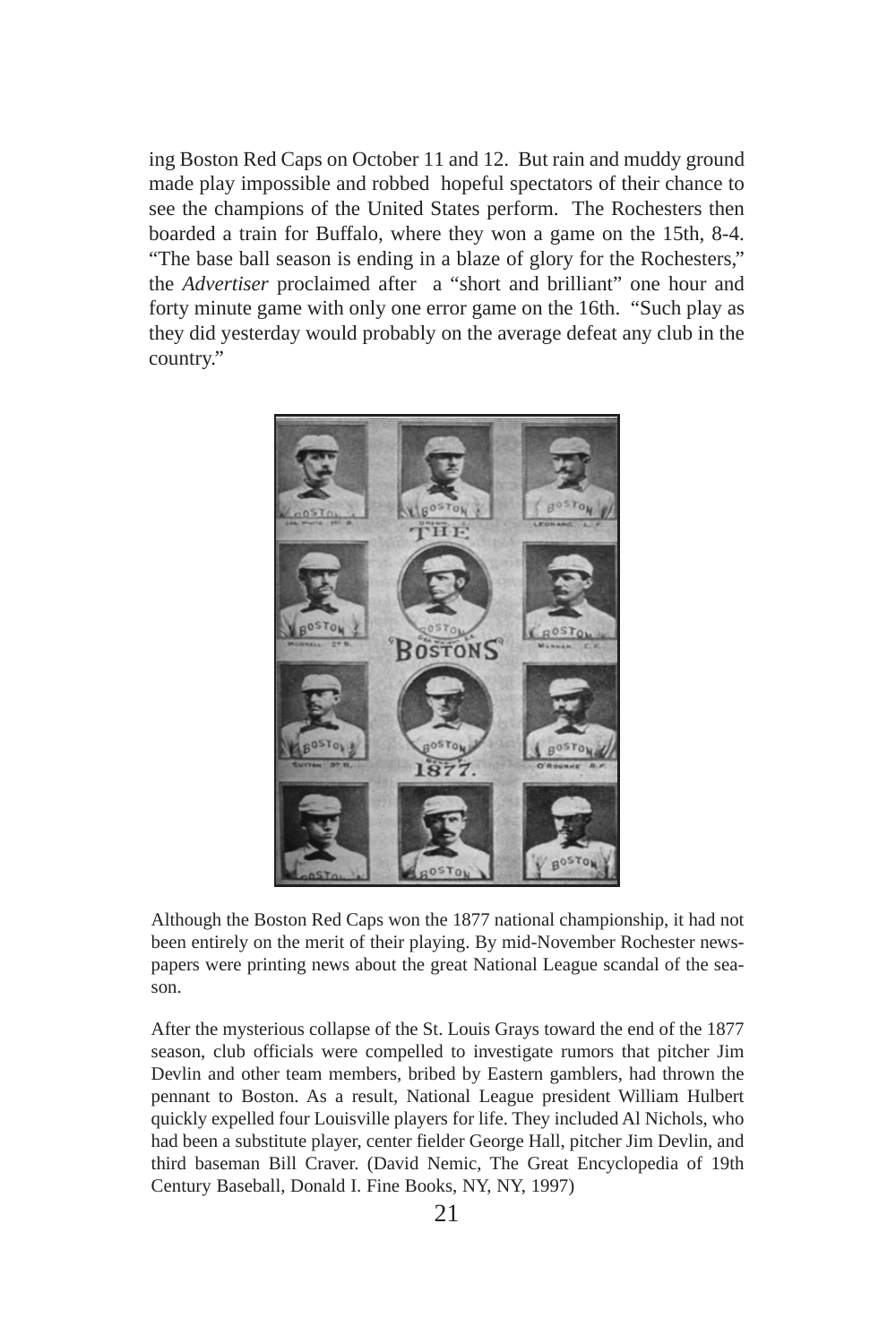A listing in the *Express* on October 15, indicated the Rochesters had played 94 games with regularly organized clubs that season. (Games with city picked nines were excluded.) They had won 43 games, lost 47 and tied four. It wasn't a brilliant record, the *Express* surmised. Yet it was fair enough for a team during their inaugural year as professionals. In spite of numerous trials, Rochester's first professional team survived, while corruption and financial concerns caused many others nationwide, to fail that year. Already, the Rochester Base Ball Association was making plans for the next season, and most of the players who had finished the season in l877 had already been hired for l878.

On October 31st, the individual contracts of the Rochesters expired and the majority of them left for their winter homes: Brady to Hartford, Connecticut; Burkalow to Newport, Kentucky; Caskin to Danverse, Massachusetts; Junkins to Bridgeport, West Virginia; Kennedy to Brooklyn, New York; Luf to Philadelphia; Shattuck to Grafton, Massachusetts, and Sullivan to Pittsburgh, Pennsylvania. Three players remained in Rochester. Joe Simmons purchased the billiard rooms of Twitchell & Kimball, on the corner of Main and Water Streets, and Dixon managed a saloon on Clinton Avenue. Tipper, who married a Rochester girl in November, made his home in Rochester. Reporters from the *Express* extended their gratitude for the courtesies the team showed them and offered best wishes for their future welfare.

As Rochester's first season of professional baseball moved on toward fireside reflections and history, the *Union and Advertiser* offered a prophetic statement about the future of the game:

"The ball mania is getting so bad that every city will soon have a mammoth structure like the Roman Colloseum to play in. This will be illuminated by electric lights so that games can be played nights, thus overcoming a serious objection at present existing."

Indeed, as baseball grew more scientific, sophisticated, and competitive in the following decades, ball parks evolved to meet the increasing demands of the game, its fans, promoters and financial sponsors. In Rochester the Union Street stadium yielded to a succession of Rochester ball parks: Culver Field in 1886, Riverside Park, which served from 1895-1897 until Culver Field was rebuilt after a fire, the Baseball Park at Bay Street stadium in 1908, Red Wing (later renamed Silver) Stadium in l929 and Frontier Field in 1997. As primitive as it was by later standards, however, the Union Street ball park had housed the beginning of a rich baseball legacy which endures l25 years later as the highest level of minor league baseball and wholesome, affordable family entertainment.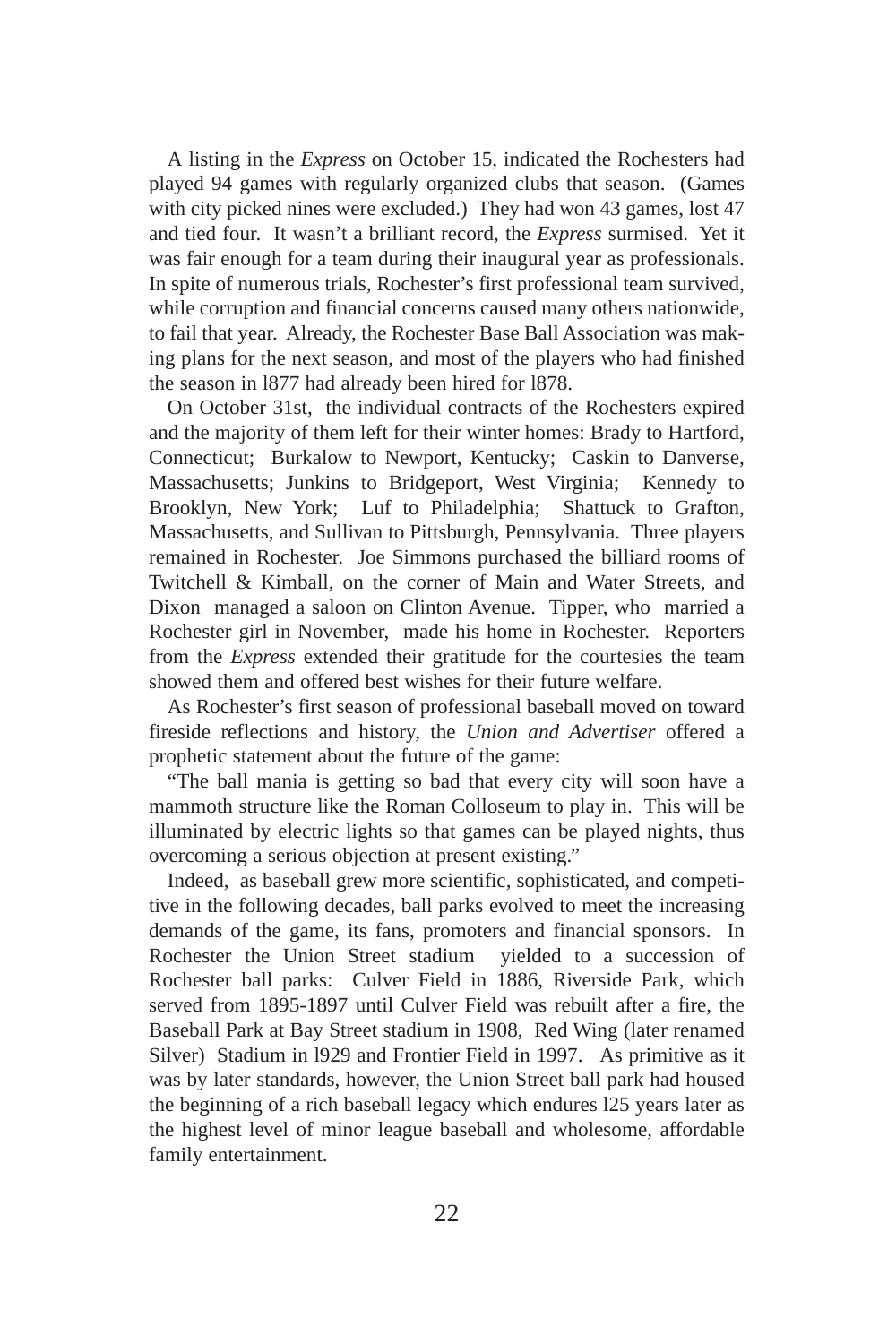### **Endnotes**

- 1. An article in the *Rochester Evening Express* on Thursday, May 3, l877, stated that the new professional nine had played their first outside game the previous day. Both the Rochester *Democrat & Chronicle* and the Rochester *Union and Advertiser*, however, indicate the inaugural game was played on May 3, l877.
- 2. *Democrat & Chronicle*, April 27, l877, p. 4. Col. 2.
- 3. IBID, June 24, 1877, p.5, Co 1.2
- 4. *Democrat & Chronicle* May, 19, 1877, p. 4, col. 2.
- 5. *Evening Express* May 16, 1877, p. 2, col. 1.
- 6. IBID June 9,1877.
- 7. *Democrat & Chronicle* June 8, 1877, p. 4, col. 2.
- 8. IBID June 9,1877, p. 5, col. 3.
- 9. IBID May 15, 1877, p. 4, col. 1.
- 10. *Union and Advertiser* June 13, 1877, p. 2. Col. 6.
- 11. *Democrat & Chronicle* June14, 1877, p.2, col. 3.
- 12. IBID, June 30, 1877, p. 4, col. 5.
- 13. *Evening Express*, August 11, 1877, p. 2, col.1.
- 14. IBID August 1, 1877, p. 2, col. 1.
- 15. IBID August 6, 1877, p. 2, col.1.
- 16. IBID September 5, 1877, p. 2, col. 3.
- 17. IBID September 8, 1877, p. 2, col. 3.
- 18. IBID September 17, 1877, p. 2, col. 4.
- 19. *Union & Advertiser* October 19, 1877.
- 20. *Evening Express*, October 12, 1877, p. 2, col.5.
- 21. *Union & Advertiser* October 17, 1877, p. 2, col. 3.
- 22. IBID November 13, 1877, p. 2, col.1.

*Priscilla Astifan is a freelance writer from Webster, New York. She is writing a book on baseball.*